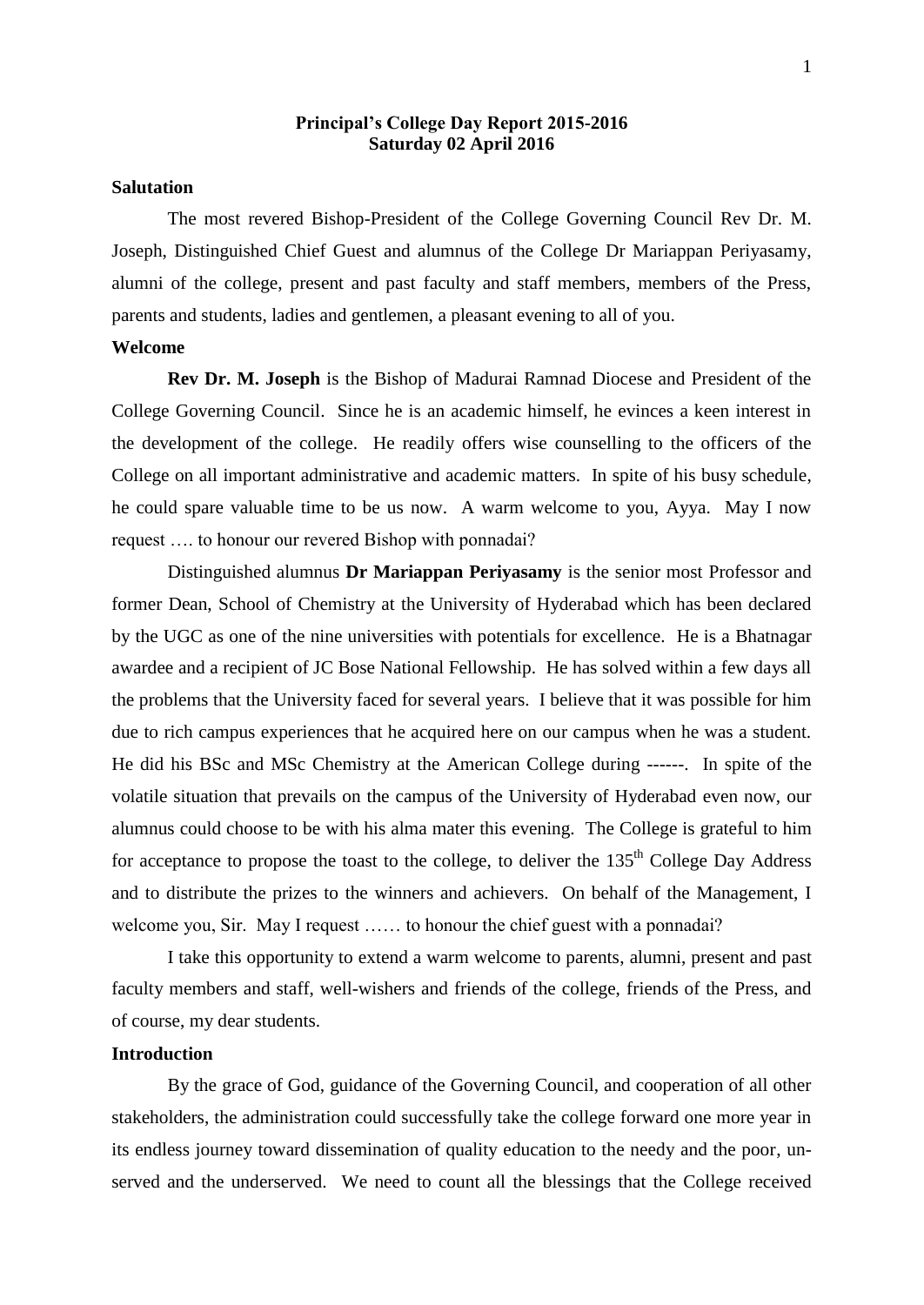during the current academic year. Also, we ought to remind ourselves of all challenges that the College faces from inside and outside.

The academic year 2015-16 is highly rewarding for all those who worked hard for upholding the public image of college. It has won many laurels to its credit. Since the time is short, I am presenting only a synoptic summary of the report that runs pages. I assure you that the full report with the achievements of individuals will be included in the College Magazine. I am planning to share with you now the most important highlights.

#### **NAAC Re-accreditation**

The first and foremost achievement is the successful completion of the second cycle NAAC Re-accreditation on 25, 26, and 27 of February 2016. The College had been patiently waiting for the Peer Team Visit since it submitted the SSR in March 2015. As part of preparation to receive the Peer Team, the administration undertook several visits to the academic departments and support services offices. Initially, Internal Peer Team consisting of Dr. K. Gnanasekar, IQAC Coordinator, Dr. G.C. Abraham, Vice Principal, Mr. Jesupaul Thangaraj, Controller of Examinations, Mr. N. Thirupathi Rajan, Head of MCA Department, Dr. Dorothy Shiela of Chemistry Department visited the departments from 16 November 2015 to 20 November 2015. The College received the intimation on 4 January 2016 from the NAAC Secretariat, Bangalore about the Peer Team Visit. Mock Visit Team consisting of Dr. Nirmala Jeyaraj, former Principal of Lady Doak College and Dr. Marcus Boominathan, former Principal of Bishop Heber College, Trichy visited all the departments, hostels, offices, and support services departments on 15 and 16 February 2016. Finally, the Second Internal Peer Team consisting of the Principal, Vice Principal, Bursar, NAAC Coordinator, and IQAC Coordinator visited the departments and verified records and claims on 18 and 19 February 2016.

The NAAC Peer Team headed by Prof P. Ramaiah, former Vice Chancellor of Dr Ambedhkar Open University with Dr. Sunita Kumbhat from Jodhpur as Member-Coordinator and Dr. Deepak Karkun from Chattisgarh as member studied all the dimensions of quality measures undertaken by the College from 2010-2015 for enhancing quality education. I would like to stress here the fact that the College volunteered for the second cycle of reaccreditation after fifteen years. The faculty members willingly and happily finished this mammoth task. The Standing Committee appointed the Executive Council of the NAAC approved the recommendations of the Peer Team in its meeting held on Thursday 17 March 2016 and uploaded the result on its website on Friday18 March 2016. Yes, the College is now nationally shining with **Grade A and CGPA of 3.46 on a four point scale**. It is one of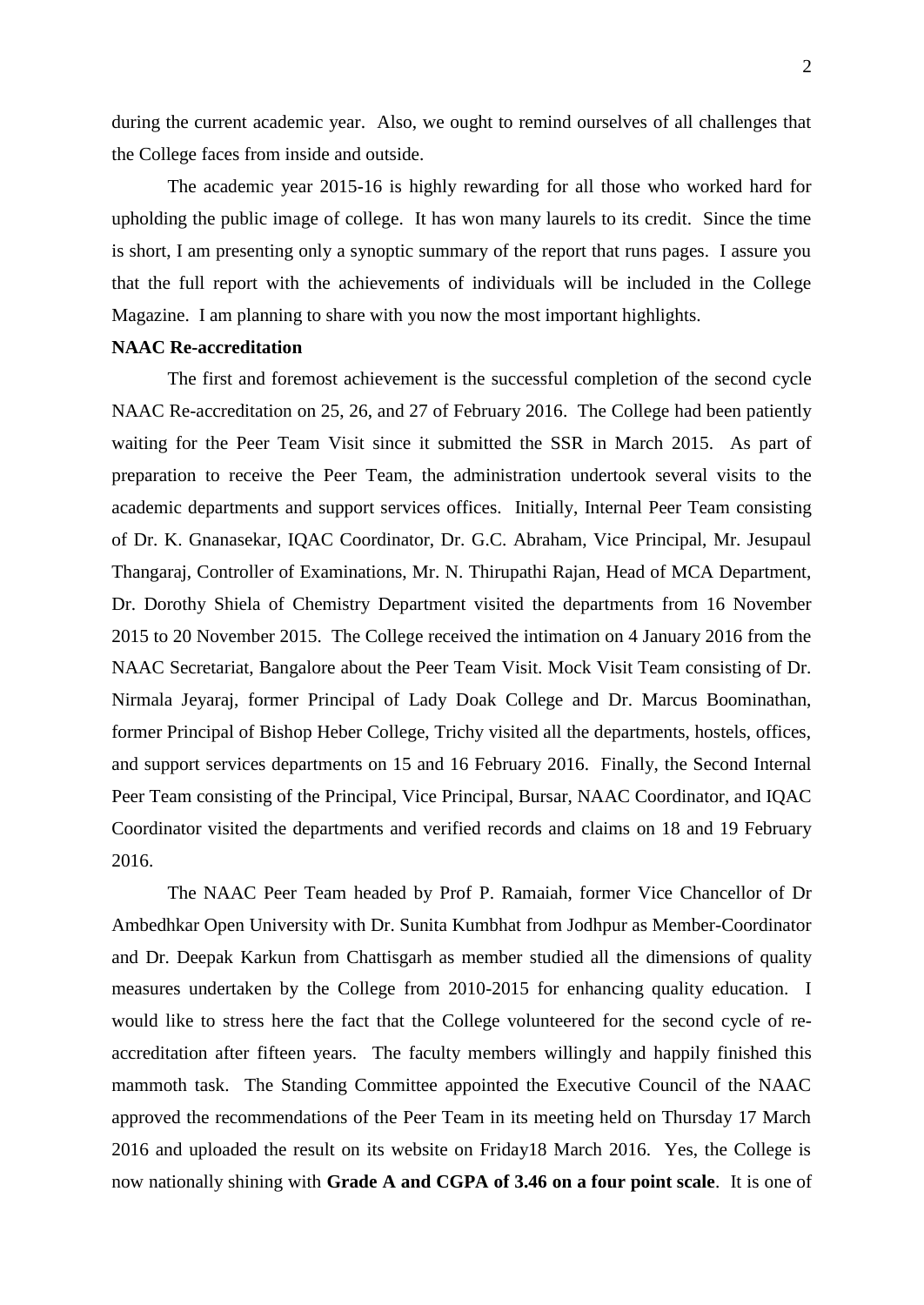the ten colleges nationally and five colleges within Tamil Nadu to enjoy this status in the second cycle. Every member of the College Community is proud of this achievement. Kudos to everyone, particularly to student community whose conduct and talents were much appreciated by the Peer Team.

# **Faculty Retreat**

This year's annual faculty retreat was held at Kumarakom between 12 and 15 June 2015 with Principal Dr M. Davamani Christober and Principal of CSI J.A. Nursing College Dr C. Jothi Sophia as speakers. About 200 members of the faculty and their family members attended it.

# **Non-Teaching Staff Retreat**

The annual non-teaching staff retreat was conducted at Goa from 23 to 26 October 2015 by Vice Principal Dr. G.C. Abraham and Chaplain Dr. S. Joseph Wellington. Almost all the members of the non-teaching staff participated in the retreat.

### **Functionalization of the Satellite Campus**

After several years of establishment, the Satellite Campus at Chatrapatti became functional at the beginning of this new academic year with the first faculty meeting held on 16 June 2015. The Bishop-President formally inaugurated the functionalization of the campus by presiding over the Orientation Programme on 6 July 2015 for the freshmen who joined the courses at the campus. In addition to the shifting of MBA programme after upgrading the department into a school called "American School of Business Administration," BBA, B.Com and B.Com (CA) were started.

#### **New Admissions & Orientation Programmes**

The College scaled a new height this year in terms of student admissions to various programmes at the undergraduate, postgraduate, and diploma levels. A total of **2396** students were admitted to the various programmes. 709 undergraduate students in aided programmes, 1035 UG students in self-financed programmes, 199 PG students in aided programmes, 128 PG students in self financed programmes, 76 MPhil Scholars, 90 Diploma Course students in Community College, and 159 students in programmes offered at the Satellite Campus were admitted. Orientation programmes were conducted to the PG & MPhil freshmen on 30 June for PG & MPhil and to the UG freshmen on 1 July. A total of **1200 parents** attended the Parents Meet after the orientation programmes on three days.

#### **New Courses**

In response to societal demands and suggestions from parents, BSc Chemistry, MA English, M.Sc. Physics, BSc Information Technology and M.Sc Environmental Science were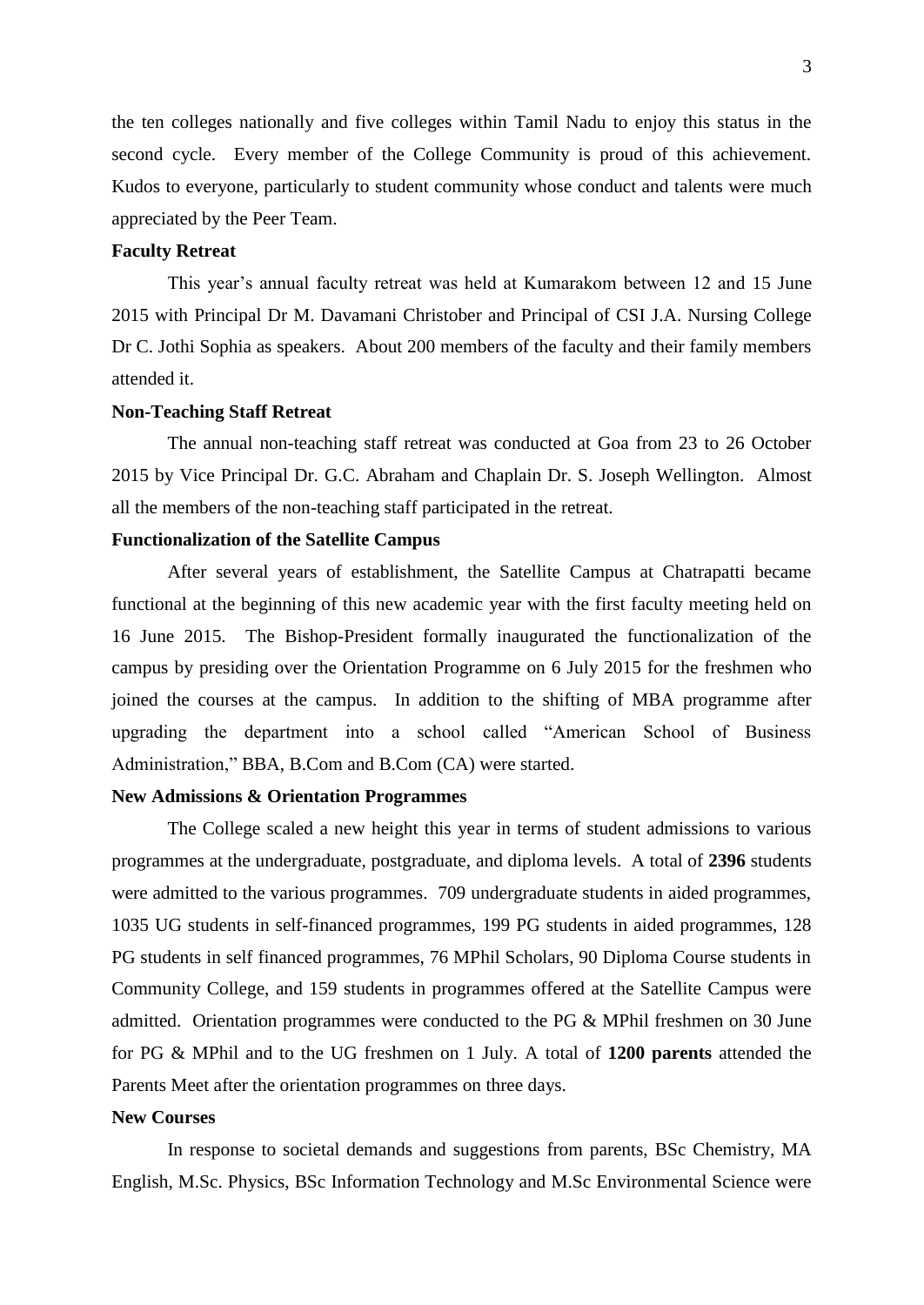introduced this year in the Main Campus. The UGC permitted the American College Community College to offer the third diploma course in Food Processing and Preservation from this academic year.

### **New Faculty Appointments**

With a view to not allowing even a single class unmet due to the non-approval of teaching positions in the government and in view of the new courses of study introduced in the college under self-financing system, the following faculty appointments were made through the usual newspaper advertisements and interviews in the various departments:

# **Tamil**

1. Mr. R. Shankar

2. Mr. M. Christopher

# **French**

3. Mr. A. Chinnadurai Pandian

# **Hindi**

4. Ms. Kannammal Devi

### **English (SF)**

- 5. Ms. D. Preethi Johnita Esther
- 6. Mr. K. Samuel Joseph
- 7. Mr. J. Moses
- 8. Mr. J. Jeano
- 9. Mr. A. Vignesh Kumar
- 10. Ms. J. Priya Carol
- 11. Dr. S. Stanley Mohandoss Stephen (Visiting Professor)

12. Dr. G. Dominic Savio (Visiting Professor)

# **Economics**

13. Ms. Angel

### **Physics (SF)**

14. Ms. W. Hannah Blessy

# **BBA**

15. T.S. Priya Darshini

16. Mr. A. Sathiya Prabhu

# **BCA**

- 17. Ms. A. Annathangam
- 18. Ms. M. Hosanna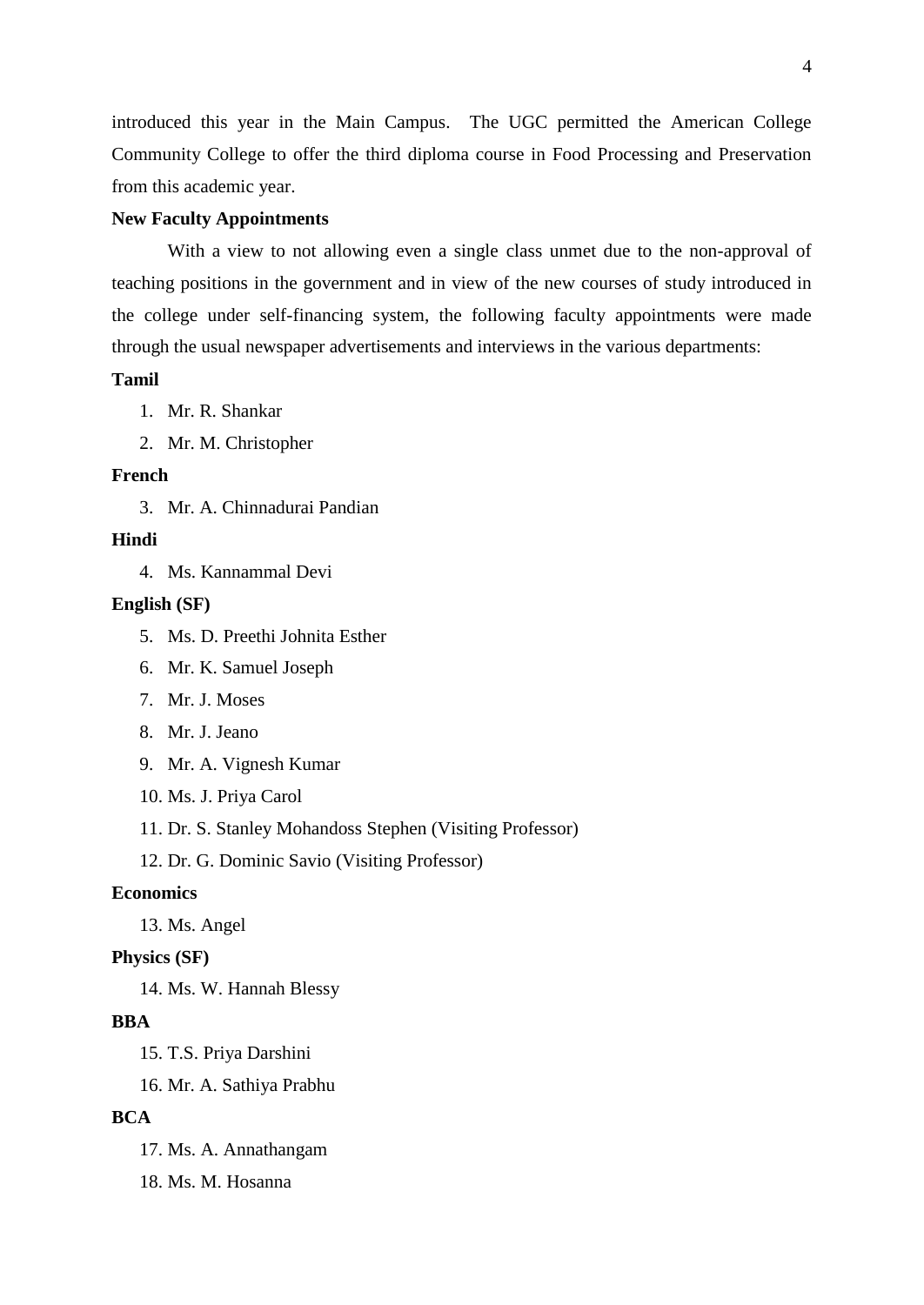### **Chemistry (SF)**

19. Mr. C. Joseph Kirubaharan

20. Mr. C. Immanuel David

# **Commerce (CA)**

21. Ms. T. Gnana Gowsalya

22. Ms. G. Dhivya

23. Ms. S. Revathi

#### **Commerce (IT)**

24. Ms. S. Taj Sulthana

#### **Commerce (SF)**

25. Ms. Sherin Fathima

26. Ms. A. Jessie Golda

27. Mr. G. Manuel Guna Raja (Satellite campus)

### **Computer Science**

28. Ms. B. Angel

29. Ms. G.P. Priya Pon Malar

30. Ms. K.K. Aparna

### **Mathematics (SF)**

31. Ms. S. Gadilya

32. Ms. Loyala Foresith Spencer

33. Ms. S. Christy Deva Suba

# **Microbiology and Immunology**

34. Ms. Ramya

# **Master of Social Work**

- 35. Rev. Dr. W. Samuel Soundarapandian
- 36. Ms. S. R. Arumai Samarpana

# **Appointments in Regular Vacancies**

Due to the continuous effort and pressure of the administration, the college was fortunate enough to get all the post sanctioned as on 31 May 2014. The following Assistant Professors were appointed against regular vacancies:

# **Tamil**

1. Dr. S. Balakrishnan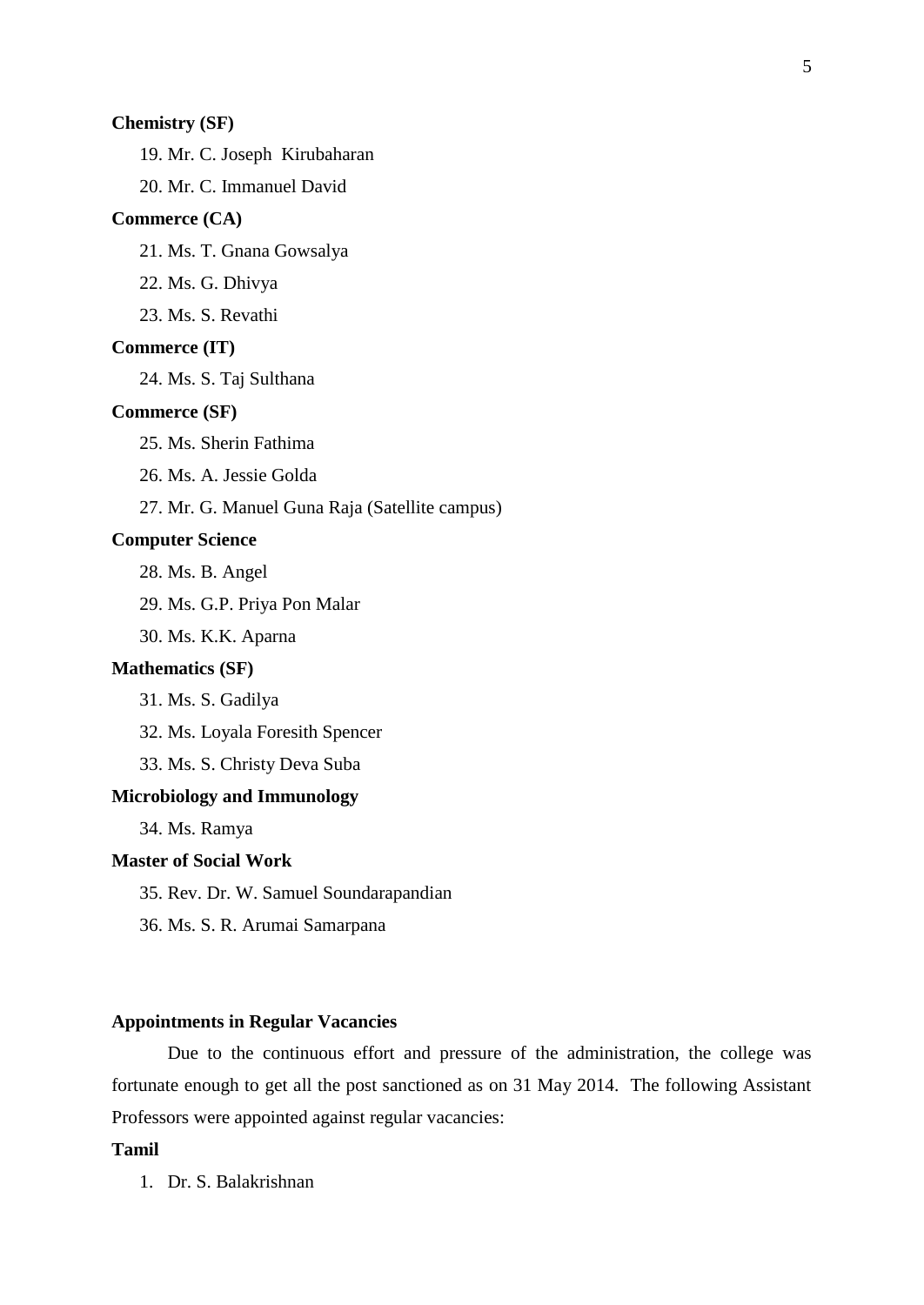# **English**

- 2. Mr. Thomas K. Varghese
- 3. Ms. Priya Carol
- 4. Ms. T. Anita Caroline

# **Maths**

5. Dr. B. Johnson

### **Chemistry**

6. Dr Y. Brightson Arul Jacob

#### **Economics**

- 7. Dr. Selvakumar
- 8. Dr. Vanitha

# **French**

9. Mr. Chinnadurai Pandian

# **Appointment of Non-Teaching Staff in Regular Vacancies**

The government of Tamil Nadu sanctioned ten non-teaching staff positions of different categories after a decade. The following management staff members were shifted to the government vacancies:

- 1. Mr A. Stephan James as Junior Assistant
- 2. Mr. S. Abraham Deivanayagam as Junior Assistant
- 3. Mr. C. Selvam as Laboratory Assistant
- 4. Mr. I.P. Rajkumar Julian as Laboratory Assistant
- 5. Mr. J.P. Edward John as Laboratory Assistant
- 6. Mr. V. Balanarayanan as Record Clerk
- 7. Mr. R. Prabakaran as Record Clerk
- 8. Mr. A. Ravikumaran as Office Assistant
- 9. Mr. S. Sahayaraj as Office Assistant
- 10. Mr. J.D. Raja Victor Mansingh as Office Assistant

# **Appointment of Warden**

Dr T. Fredrick Rajkumar, Assistant Professor of Zoology took over as Warden of Zumbro Hall from Mr. V.P.Sagimaynonathan

## **Establishment & Inauguration of Jones Examination Hall**

The newly built Examination Hall with the state-of-the-art facility that has been named after the missionary Jones was formally inaugurated on Saturday 31 October 2015 by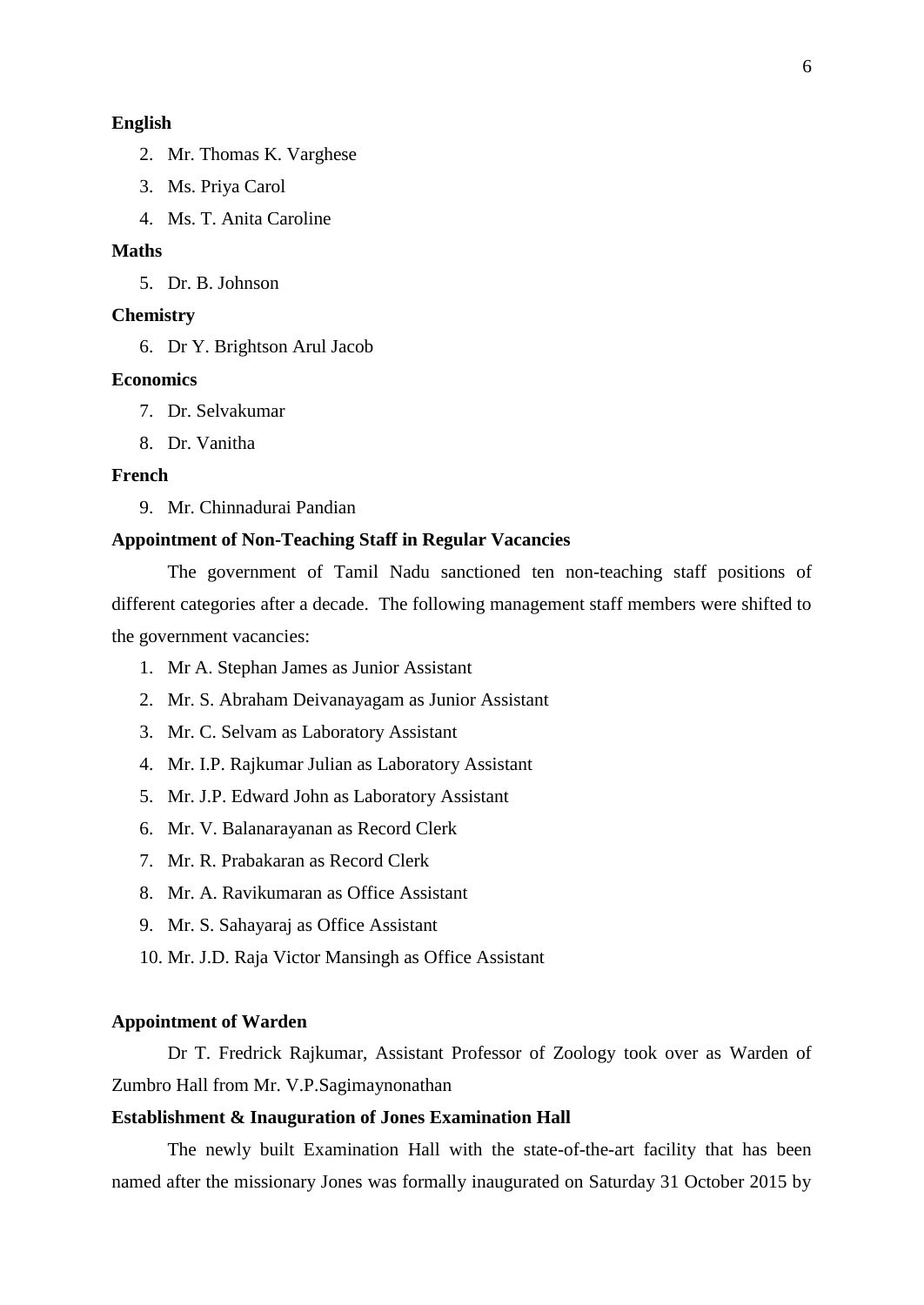General Secretary of AIACHE Dr Daniel Ezhil Arasu in the presence of the officers of the diocese of Madurai Ramnad.

### **Turning of the First Sod**

In an effort to provide more infrastructure facilities to promote the whole person education, the administration has initiated the following building projects with the turning-ofthe-sod ceremonies performed at different times during the present academic year:

- 1. Bishop-President blessed and turned the first sod for the Ladies Hostel Annexure being built at the cost of 75 lakhs of which 60 lakhs funded by the UGC and 15 lakhs by the Management
- 2. Bishop-President in the presence of the Governing Council members turned the first sod for the Indoor Auditorium and Gymnasium being built at the cost of Rs.1.98 crores of which Rs.1.70 crores from the UGC grants.
- 3. In the presence of our senior G.C member Mr. C. Fernandes Rathinaraja and Rev. David Jebaraj, the member of Religious Life and Works and PC Chairman of the CSI Cathedral turned the first sod for New Classrooms Building in front of the College Canteen and the Washburn Hall on Saturday 31 October 2015.

# **Re-naming the Buildings**

As per the decision taken in the previous Governing Council meeting held on 21 May 2015, the following buildings have been named after missionaries:

- 1. Jivana Jyoti Building as Dr Richard P. Riesz Block
- 2. New Building as Dr Paul L Love Block
- 3. Ladies Hostel as Noyes Garden

# **Principal's Meeting with the Board of Trustees in the US**

Principal Dr M. Davamani Christober along with Bursar Dr Helen Ratna Monica attended the Board of Trustees meeting in New York at the invitation of the Board on 24 November 2015. They made a PowerPoint presentation about the recent progress and the future plans and visions of the College. They also met the President of Concordia College, New York and discussed the prospects of the American College students joining the academic programmes there in the coming academic year and also attended a meeting with the Director of Oberlin Shansi by invitation and explored the possibilities of new directions for inter-institutional collaborations.

#### **Foreign Visits of the Faculty**

I am happy to share with you the good news that our relationship with United Board has been revived and strengthened. As a result,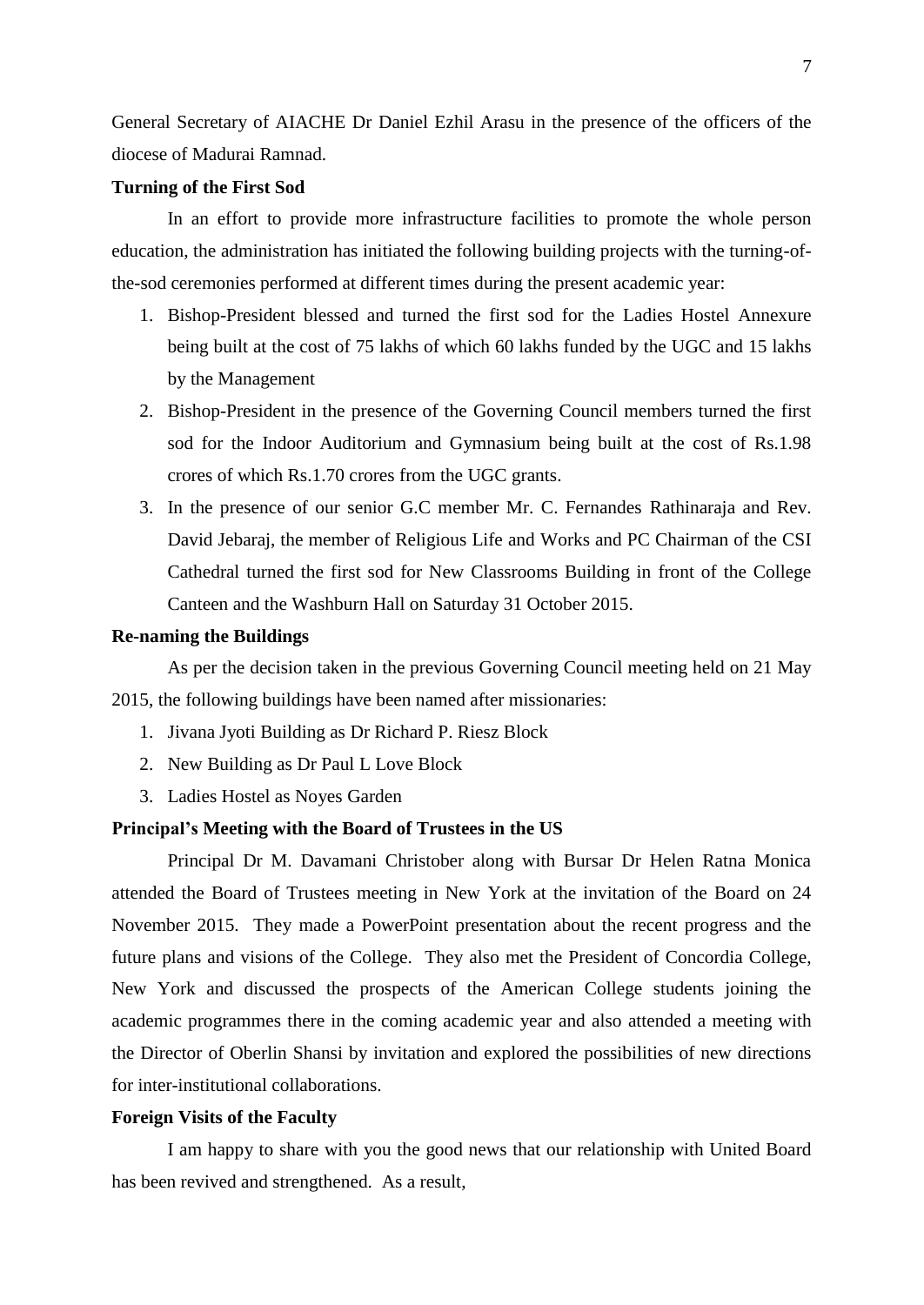- 1. Mr. V.P. Sagimaynonathan has been selected as a Research Fellow under a UBCHEA sponsorship and he is right now research programme in the Philippines.
- 2. Dr. J. John Sekar, Dean of Academic Policies & Administration visited Hong Kong at the invitation of UBCHEA from 11 to 15 November 2015 for an international conference on "Massification of Higher Education in Asia."

# **100th Year of Celebrations of Daniel Poor Memorial Library**

The College celebrated the  $100<sup>th</sup>$  year of Daniel Poor Library from 1 to 5 February 2016. In commemoration of this historic event, a Book Fair, a National Seminar, a Workshop, and Museum were organized. The Book Fair was inaugurated by the Joint Director of Collegiate Education, Madurai Region. Bishop-President Rev. Dr. M. Joseph, United Board Representative Dr. V.M. Spurgeon, and Member of the Board of Trustees Mr. David Dix and his wife Dr. Janet Dix participated in the celebrations. While Mr David Dix unveiled the plague near the Daniel Poor Memorial Library, our Bishop released the commemorative stamp.

### **Infrastructure Expansion**

In tune with changing needs in higher education, the college administration expanded the college infrastructure as follows:

- 1. The Computer Lab on the main campus has been refurbished and expanded from 60 to 200 computers
- 2. English language software has been installed in the 30 systems in the Maths department computer lab and it benefits all the first year undergrad students to improve their oral communication skills that are taught part of the course "Conversational Skills"
- 3. A Language Resource Centre was inaugurated on 29 September 2015 at Flint House that houses the undergraduate department of English (both aided and SF). A state-ofthe-art facility where students who intend to apply for Concordia College are trained for IELTS exam. Students who opt for life skills courses such as Spoken English, English for Journalism and Mass Communication, Film Appreciation, Business English, and major PG courses like Structure of Modern English, English Language Teaching benefit it a lot.
- 4. Wifi capacity has been increased from 2 Mpbs to 10 Mpbs so that students can directly search for e-materials online round the clock.
- 5. All Residential Halls are provided internet cafes with broad band landline connections.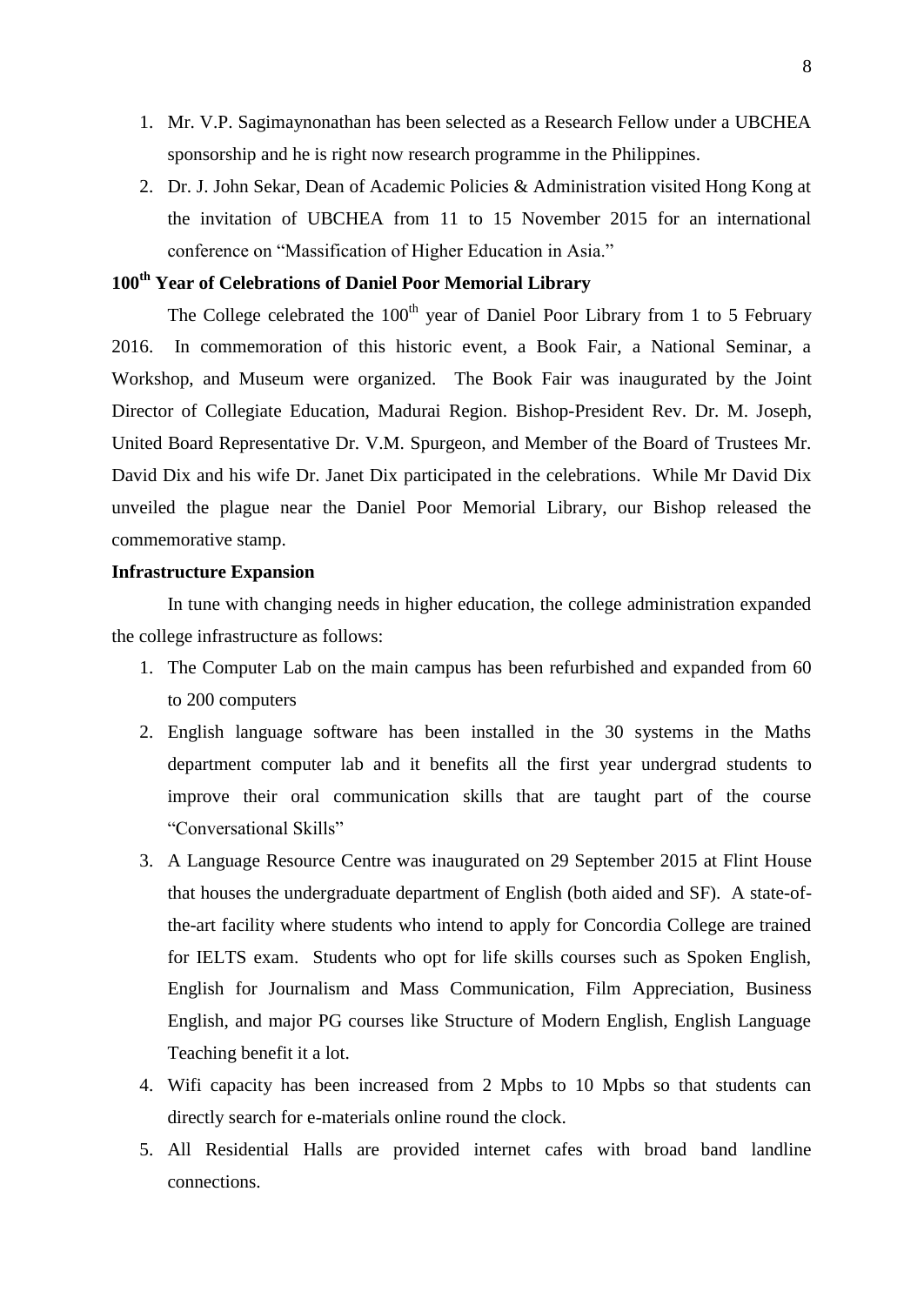- 6. Entire Campus Automation has been achieved through an MOU with TCS signed on 30 November 2015. Offices of the Principal, Vice Principal, Bursar, Controller of Examinations, Data Centre, Academic Departments, and Hostels have been interlinked. Students can have access to their academic performance, attendance, and fees details online. In fact, they pay fees online.
- 7. Roof Top Solar Power Plant on Grid System that generates 100 KW power has been installed on Library Building, Binghamton Building, and New Building. This will reduce 25.71 tons of CO2 per year. The power generated during summer will be exported to the TANGEDCO grid through net metering. In this connection, the College signed an MOU with Empire Photovoltaic Systems.
- 8. FIST sponsored lab at Jiva Jyothi was inaugurated on 17 November 2015.

#### **MoUs**

As part of the college's effort to establish education-industry-research links, the administration signed memorandum of understanding with CFTRI, Mysore on 4 September 2015 to start MSc Food Sciences and with Rhein Bruck on 31 October 2015 and with Sysfore Technologies, Bangalore on 20 February 2016. An MOU was also signed with Ginling College, Nanjing Normal University, China on  $1<sup>st</sup>$  March 2016. The College also signed an MOU with National Stock Exchange (NSE) on 23 July 2015 to provide certification to Commerce, BBA, & Economics students.

# **Foreign Visitors to the College**

The College receives visitors overseas every year and this semester the following visitors were received at the college:

- 1. President of Colleges and Universities of Anglican Communion (CUAC) Rev Canon James G Callaway visited the College on 10 July 2015 and apprised the faculty of the forthcoming Triennial Conference in Chennai in 2017.
- 2. Rev Dr Mary Blaufass, Member, Board of Trustees of the Endowment Fund of the American College, New York visited the campus along with her husband and two children on 16 July.
- 3. Mr Julian Smith, a noted architect and former Oberlin Rep spent visited the College from 15 March to 19 March and undertook a massive whole site plan with a view to constructing buildings in the future for different purposes. He also re-designed the blueprint for the construction of men's hostel and the chapel at present and women's hostel and other building in the future.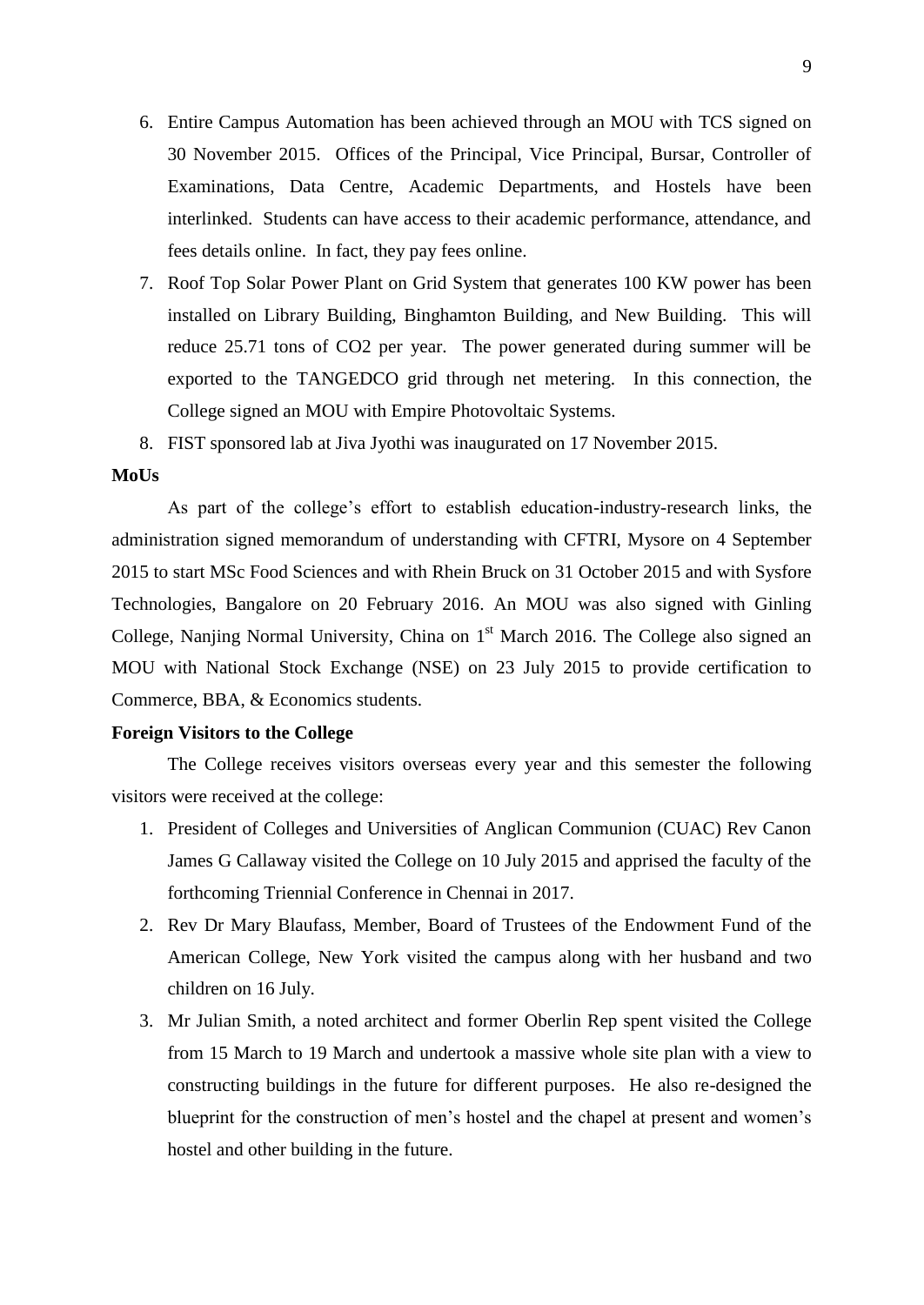#### **National Conferences**

- A One Day National Seminar on Recent Trends in Energy Technologies was organized by Department of Physics (SF) & Department of Applied Science on 14 August 2015.
- DBT Sponsored National Conference on Community Microbial Consortia & the Human Holobiont-Implications of Yet-Uncultural Microorganisms in Systemic Health, Disease, & Personalized Medicine" was organized by the Department of Immunology and Microbiology on 7 and 8 December 2015.
- Department of Botany organized a three day "Hands on Training Programme on Mushroom Cultivation Technology" from 5 to 7 December 2015.
- A Two Day Workshop on Short Film and Documentary Making was organized on 29 and 30 July 2015 by the Department of Visual Communication.
- Department of Computer Applications organized a two day national workshop on Python Programming on 22 and 23 January 2016.
- Postgraduate and Research Department of Zoology organized a one day national Academies' Lecture Workshop on Recent Trends in Biological Sciences on 21 January 2016. It was co-sponsored by Indian Academy of Sciences, Bangalore, Indian National Science Academy, New Delhi, and the National Academy of Sciences, Allahabad.

# **Institution of Endowment Funds**

Dr. R. Velmurugan, an alumnus and a former faculty member in Tamil Department and presently working as Professor at National Institute of Education, Nanyang Technological University, Singapore donated one lakh to institute an endowment on 14 December 2015. Prof C. David Jeyaraj has contributed a sum of four lakhs for the institution of prizes to be given to Chemistry students. Bursar Dr Helen Ratna Monica has given two lakhs to institute scholarships in the name of her grandfather Prof A.G. Solomon to the best student library user and her father Prof S.A.R. Jeyarajan to the best faculty library user.

### **Science Exhibition**

The annual Science Exhibition was organised by the departments of Maths, Physics, Chemistry, Botany, Zoology, and Microbiology from 14 to 16 October 2015. It was inaugurated by Dr. K. Muthuchelian, former Vice Chancellor of Periyar University, Salem on 14 October 2015. More than 6000 school children visited the stalls and labs.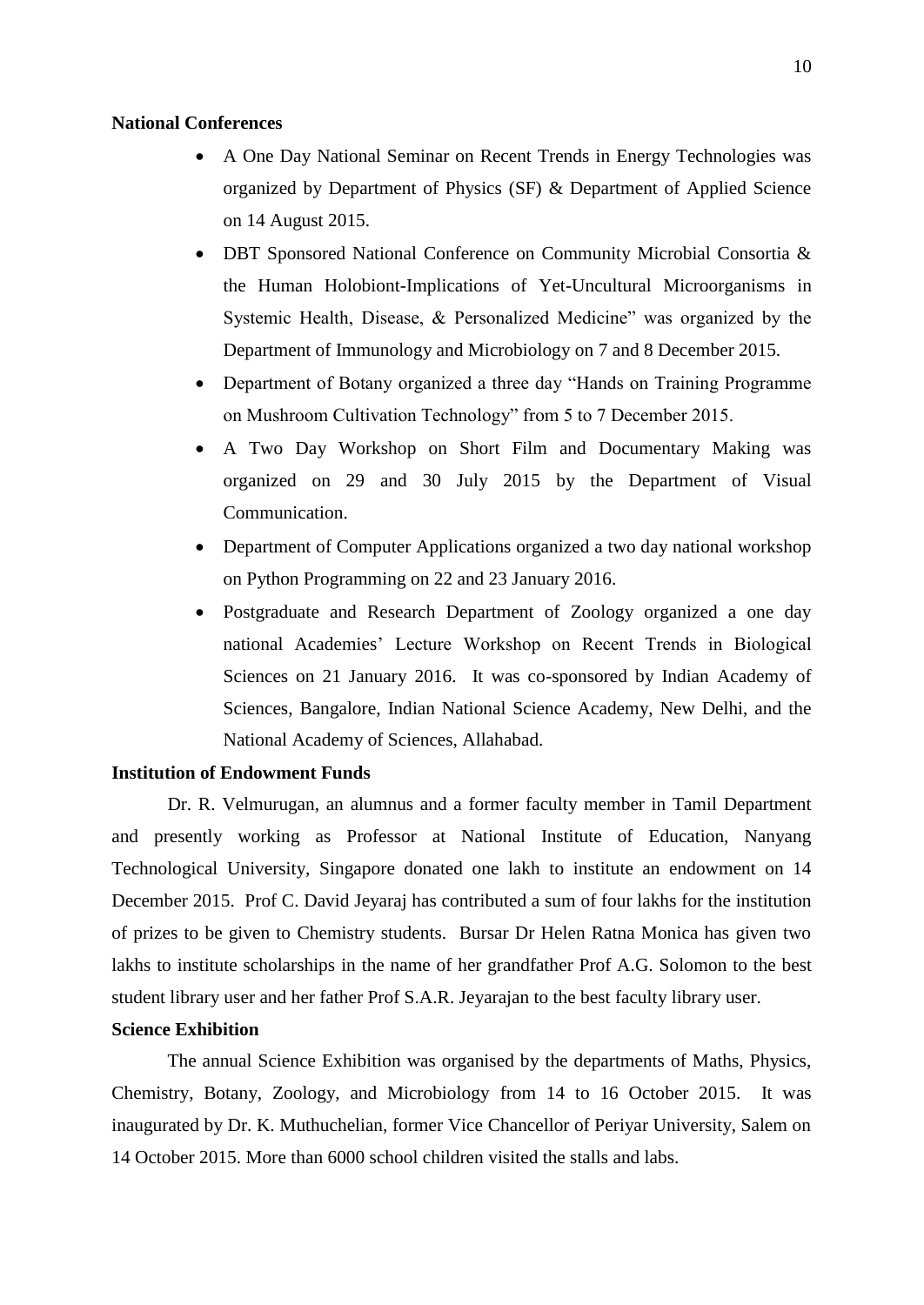#### **Community College Graduation Day**

The American College Community College conducted the first ever Graduation Day in the whole of the country for its graduating diploma candidates on 17 March 2016. Mr Julian Smith, a member of the Board of Trustees of the American College Endowmnent Fund delivered the Graduation Day Address. Rev. Fr Dr. S. Xavier Alphonse, father of community colleges in India and Province Coordinator for Higher Education, Tamil Nadu Jesuits offered felicitations. 46 diploma candidates in Medical Lab Technology and Aqua Culture received their diplomas.

#### **Annual Sports Day and Tournaments**

- 135<sup>th</sup> Annual Sports Day was conducted on 12 August 2015 and Mr Jagadeesan, President, Tamil Nadu Chamber of Commerce was the chief guest.
- 22<sup>nd</sup> State level inter-collegiate Flood light volley ball tournament for Thiru N. Muthiah Ambalam Memorial Trophy was held on 6 August 2015. Mr S.R. Prabhakaran, Film Director was the guest of honour and Mr K. Pugazhenthi, Inspector of Police and alumnus of Economics department distributed the prizes and the shield.
- The third state level inter-collegiate hockey tournament for Bishop Dr. A. Christopher Asir Memorial Trophy was held on 12 March 2016. Dr. V.V. Venkataraman, Member, Convenor's Committee and Principal of Raju's College, Rajapalayam was the chief guest.

### **Flag Hoisting and Christmas Celebrations at the Satellite Campus**

For the first time in the history of the College, national flag was hoisted both in the Main Campus and in the Satellite Campus on Independence Day and Republic Day. Similarly, the first Christmas Celebration was organized in the Satellite Campus by its hundred odd students. Many senior faculty members felt that it was the most memorable Christmas celebration in their life. Friends, you are going to witness an exclusive performance by the Satellite Campus students during culturals shortly.

# **Study Centre for Indian Literature in English and Translation (SCILET)**

- $27<sup>th</sup>$  volume of its annual poetry journal Kavya Bharathi was published in memory of Paul Linder Love
- Organized a "Meet the Author" programme on 5 August 2015. Jerry Pinto was the guest writer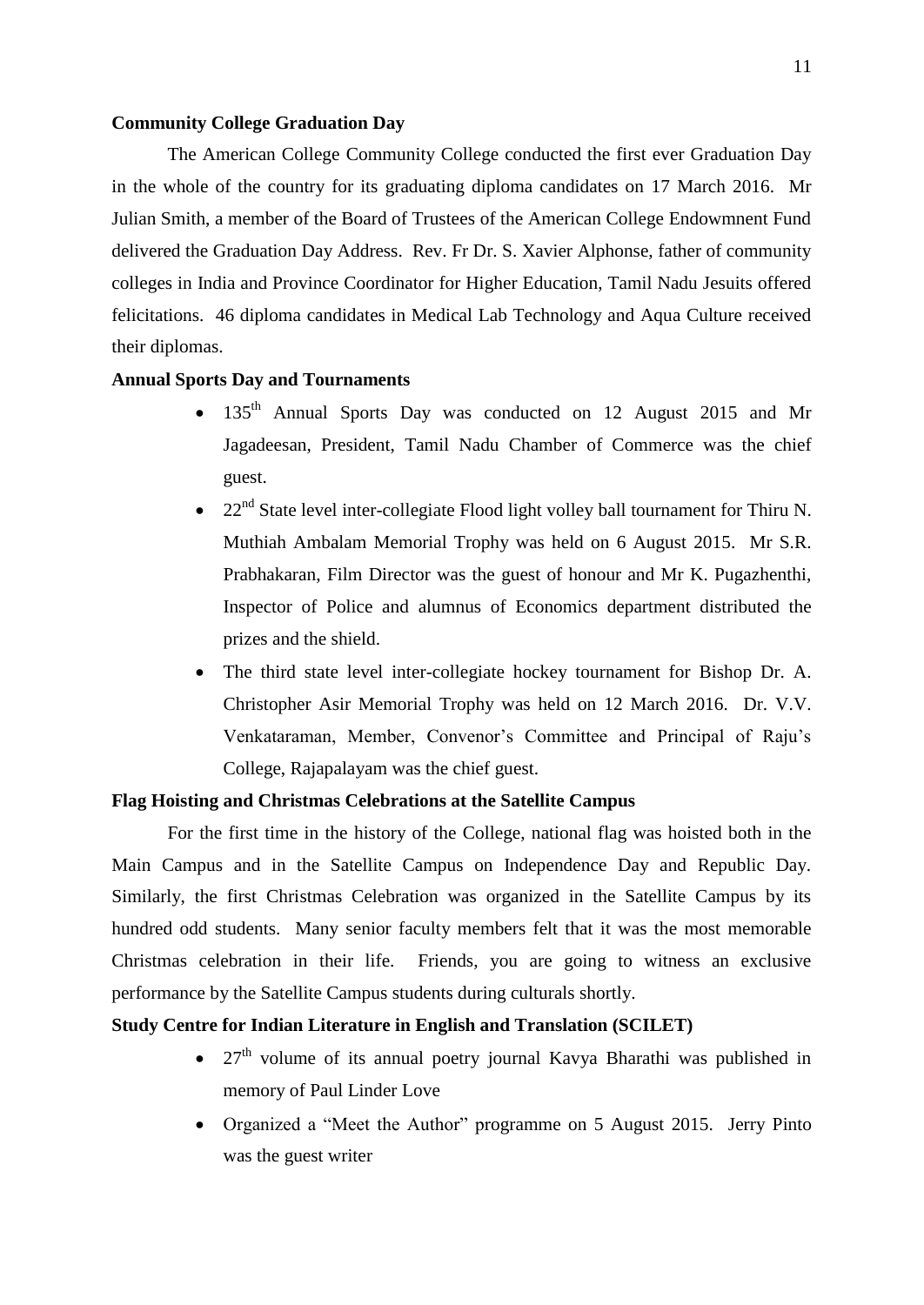- Conducted its annual workshop in Creative Writing at Kodikanal from 5 to 9 August 2015 and four students from different departments were chosen for the workshop.
- On 27 & 28 January 2016 a Storytelling / Narration Workshop in connection with the Centenary celebration of Daniel Poor Memorial Library was organized. The Workshop Leader was Dr. Eric Miller, Director of the World Storytelling Institute, Chennai
- On 5 February 2016, Dr. Mini Krishnan gave a talk on "Libraries, Languages and Learning" also as part of the Centenary Celebrations of Daniel Poor Memorial Library.

# **Student Enrichment Programmes**

- Mr. Hussaini, an alumnus and a noted TV personality delivered a day long motivational talk to students of both aided and self-financed streams on 10 August 2015
- New Voters Awareness Programme was held on 25 February 2016.
- An interaction with National Legal Rights Protection Council was organized on 19 September 2015.
- Student representatives were sent to New Delhi to participate in the national conference on National Integration on
- It sensitized student community on the need to protect the environment by observing 'NO Vehicle Day' on 16 September 2015 as part of Ozone Day **Celebrations**
- Pon Mazhai Pozhuthu—a cultural evening—was organized in the open air on 22 September 2015.
- In Collaboration with Neyveli Lignite Corporation & NLC Tamil Nadu Power Limited, Tuticorin, the College organized a special lecture programme under Vigilance Awareness Week on 27 October 2015.
- On 30 March 2015, Messrs Thirumavelan, Journalist from Junior Vikatan, Mr. Bharathi Krishnakumar, Writer, Rohini Ramdoss, IAS, and Veera Rhagava Rao, IAS spoke on "Nam Viral Nam Kural" jointly organized by Indian Election Commission and Junior Vikatan
- Kanithamil Peravai, a state government programme, was inaugurated to help the students to get involved in computers through Tamil.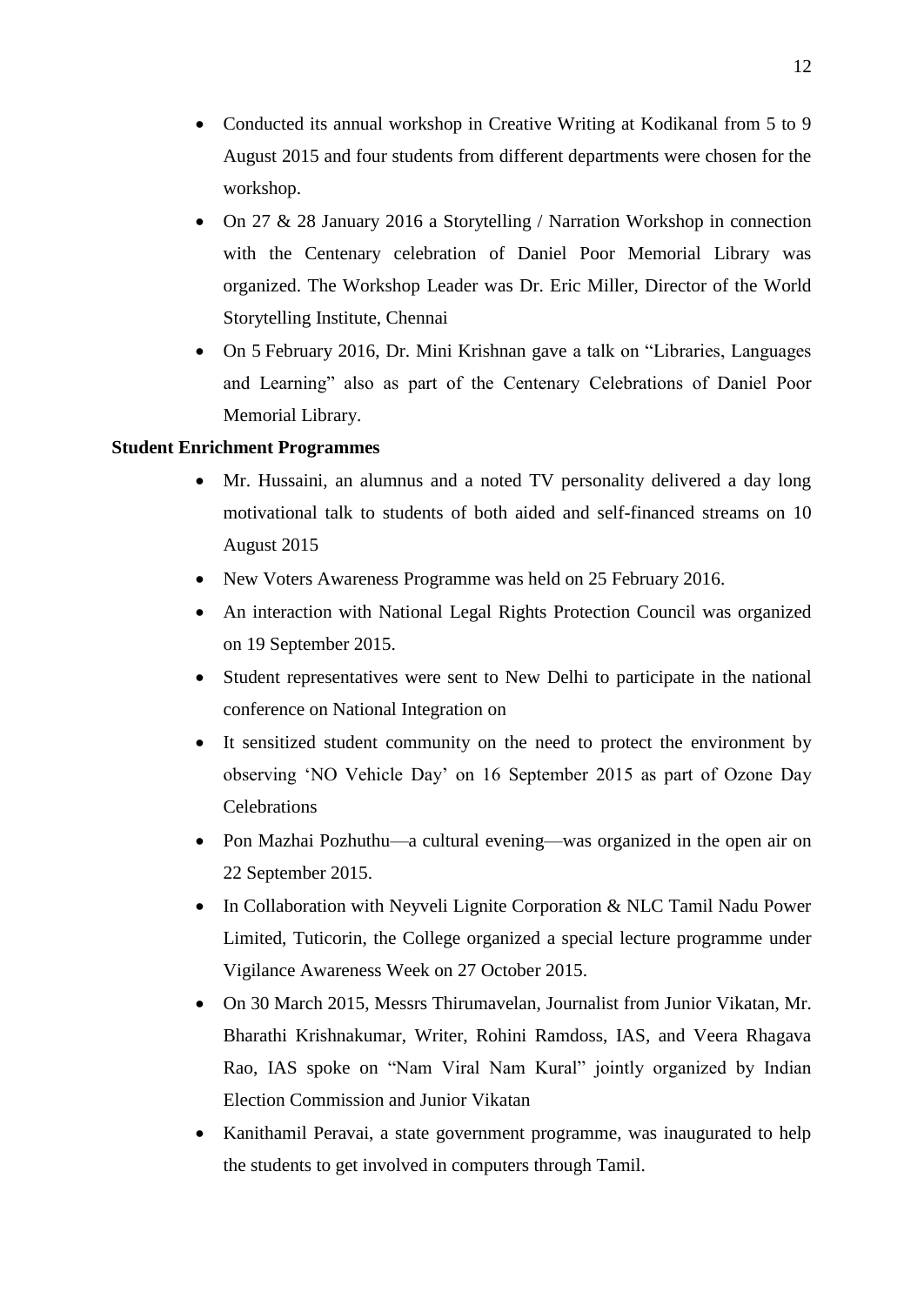• The college dispensary is effectively functioning for 12 hours in a day that is from 8 am to 8 pm. Doctor visits twice a day.

# **Students Study Abroad Programmes**

- Mr Jefferson of II BSc Chemistry and Mr Ajay Guru of Zoology have been selected for Concordia College, USA
- Mr Allwin Mabes Raj of III BSc Zoology spent one semester from April to June 2015 at Hildesheim University, Germany
- Ms V. Ajitha of MPhil English is currently at Hildesheim University, Germany and she will spend one full semester up to August 2016.

# **Faculty International Trip (FIT 2016)**

In an effort to provide international exposure to its faculty members, the Administration has just started the novel idea of tour abroad programme. During Pongal holidays in January 2016, thirty faculty members visited Kandy and Colombo in Sri Lanka.

# **Doctoral Degrees Acquired by Faculty Members**

The following faculty members were awarded the Doctor of Philosophy degree by University this year:

- 1. Dr. P. Johnson of Tamil
- 2. Dr. S. Balakrishnan of Tamil
- 3. Dr. A. Vigneshkumar of English
- 4. Dr. R. Ebenezer of Chemistry
- 5. Dr. C. Joseph Kirubakaran of Chemistry

# **Refresher Courses**

The College always believes in continuous professional development through inservice programmes. The following faculty members attended the UGC sponsored refresher courses this year:

- 1. Dr. P. Velladurai of Zoology from 27.11.2015 to 17.12.2015
- 2. Mr. S. Stalin Kumar of Maths from 25.11.2015 to 12.12.2015
- 3. Mr. K. Ravi of English from 01.07.2015 to 21.07.2015
- 4. Dr. R. Prabahar Vedamanickam of Tamil from 27.10.2015 to 06.11.2015 & 03.03.2016 to 23.03.2016
- 5. Dr. S. Jemima Balaselvi Juliana of Chemistry from 11.03.2016 to 31.03.2016
- 6. Dr. D. Stephen of Botany from 11.03.2016 to 31.03.2016

# **Student Christian Movement**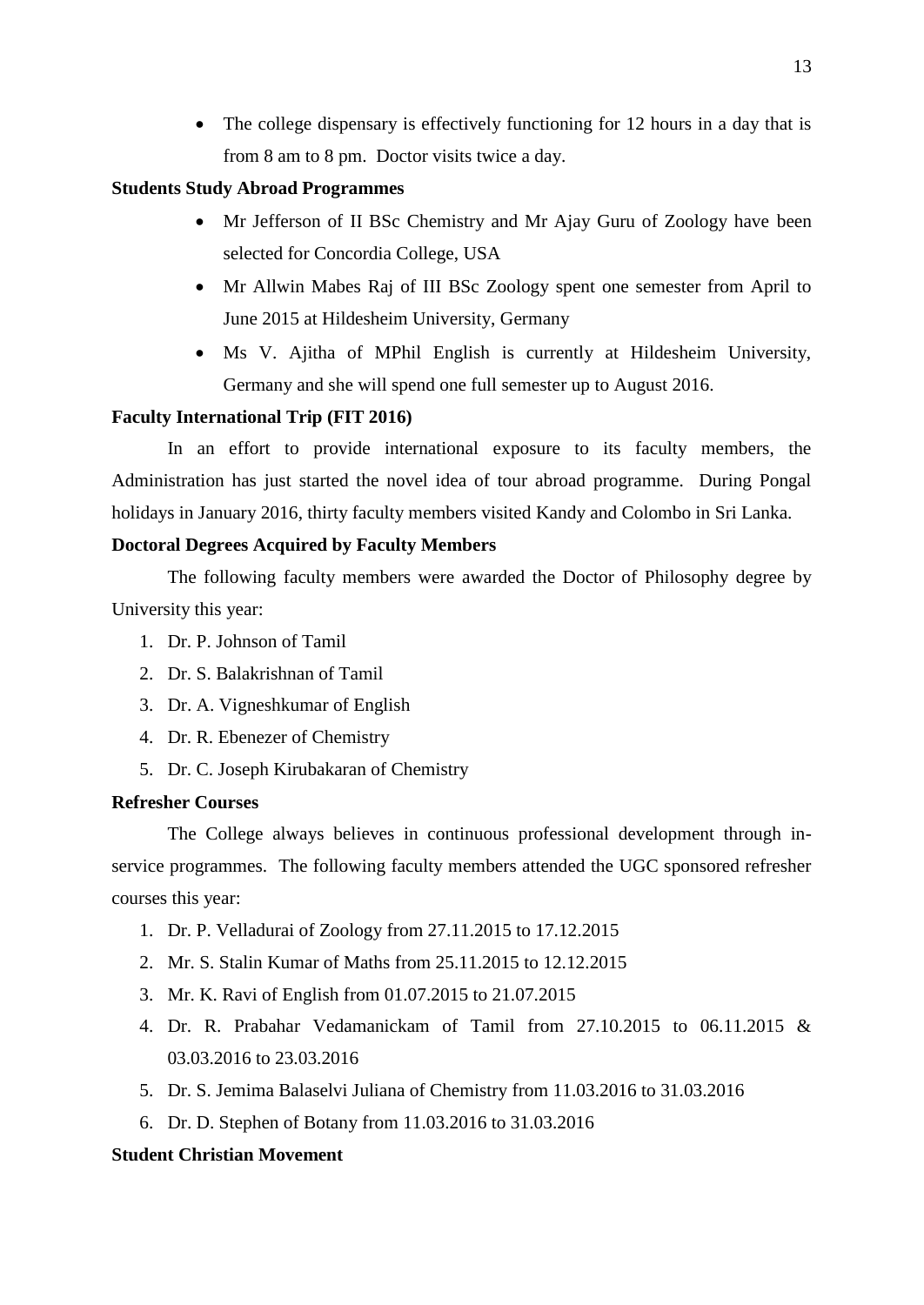SCM had its office-bearers installed on 28 August 2015. Rev. P. Edwin Yesuraj, Deputy Chairman, Diocese of Madruai-Ramnad delivered the message. It organized a special talk on 10 October 2015 on the theme "Never Fails" addressed by Dr. A. Arjunan from MTN College and Dr Jyothy Sophia, Principal of CSI Nursing College, Madurai. It was an edifying experience to students. It also conducted "Jingle and Mingle" a Christmas Carol service on 15 December 2015.

#### **Reports from Academic Department**

The strength of the college lies in the academic achievement and innovations at the department level. Friends, I will present to you a very brief report of the departments and the details will be given in the College Magazine.

### **Tamil**

"Kani Tamil Peravai' (Forum for Tamil Computing) was inaugurated on 20 January 2016 with a view to encouraging the use of Tamil in computing. The State Coordinator Mr M. Thamizhpparthi inaugurated the forum. Dr. Somasundaram was the resource person ...... Dr. Sarojini presented a paper in a national conference. Dr. Govindaraju published a book. Mrs. Sengol Mary, Dr. Hendry Julius, and Dr. Boomiselvam published article in journals. Dr. Balakrishnan, Dr. Johnson, Mr. Stanley, and Mr. Shankar presented and published papers. Dr. S. Balakrishnan has been awarded "Thirukural Aravial Aaivaringar" by the Centre for World Thirukkural, Chennai on 2 March 2016. The department also organized three guest lectures by Rev. Fr Jegath Gasper Raj, Dr. N. Jayaprakash, and Mr Gokul Vanan.

# **Hindi**

The department of Hindi organized a Guest lecture on Communicative Hindi and Functional Hindi on 18 March 2016. Dr. Safaramma, Mrs. Kannammal Devi presented research papers and published articles.

# **French**

French Literary Association organized a one day youth exchange programme on 15 March 2016 on the theme "Teaching French as a Foreign Language." Mr. Chinnadurai Pandian and Mrs. Vijaya attended seminars, conferences and delivered invited talks . All second year BA French students attended a one day seminar at Madurai Kamaraj University on 27 October 2015.

#### **English**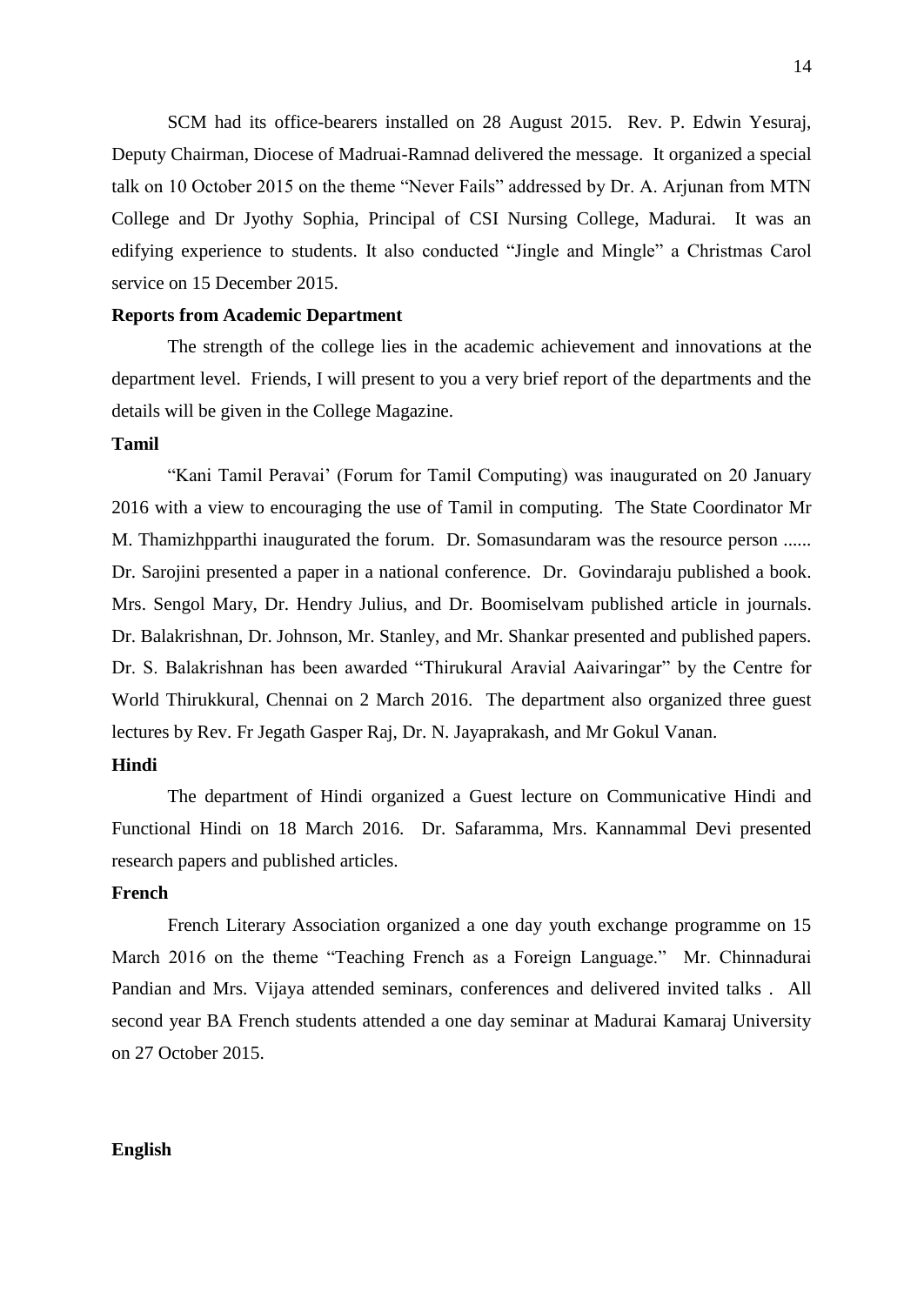Pegasus 2016 was celebrated on 4 March 2016 with 260 participants from 13 colleges across the state. Mr.Micheal Jerald IRS. Deputy Commissioner of Income Tax, Madurai was the chief guest of the Valedictory function. The ELA staged the play "Mouse Trap" by Agatha Christie directed by Mr A. Dinakar from 9 to 12 March 2016. Flintonians secured the overall trophy in four of five intercollegiate competitions. The department published two more in-house textbooks for General English students of the college. Postgraduate department of English conducted an intercollegiate workshop on Communication for Placement on 14 March 2016, organized a talk on 16 October 2015 in honour of Dr Paul Linder Love. It also organized a musical adaptation of Shakespeare's Taming of the Shrew on 30 & 31 March 2016. Members of the department published 16 research articles, delivered 16 invited talks, attended 10 Boards of studies Meetings, chaired 10 technical sessions, presented 23 research papers at conferences. Dr. J. John Sekar was awarded Dr JK Best Paper Awarded and was selected as Subject expert in English for recruitment of Assistant Professors by the Jammu and Kashmir Public Service Commission in January 2016.

# **English (SF)**

Iheieto John of I MA English has published a book titled **Cry Aloud** and Onyeuche Godson presented and won the best paper award for his paper "Today's Science Fiction is Tomorrow's Science" in a State Level Students' Seminar conducted by Thiagarajar College on 26 September 2016. Mr. J. Jeano cleared NET twice consecutively during this academic year. Mr J. Jehoson Jiresh presented a research article in an international conference in Dubai from 13 to 15 November 2015. Its faculty members have published 4 research articles, presented 4 research papers, and delivered invited lectures.

# **Mathematics**

AXIOMATICA 2016 was celebrated on 30 March 2016. The department organized NET/SET coaching classes in October and November 2015. Students visited Government of India run HIV Affected Children's Rehabilitation Centre on 18 Dec. 2015. Several students attended conferences, workshops, and competitions and won several prizes and cups. The department organized two special lectures for the benefit of students. Dr. D. Kannan from the University of Georgia and Dr. Udhyabaskaran, former RJDCE of Madurai Region were the resource persons. Its faculty members have published 10 research articles, presented 2 research papers, attended 2 conferences and one refresher course, and delivered one invited talk. Dr M. Davamani Christober presented a paper titled "Note on Extended Bi topological Ultra Spaces" in an International Conference on Topology held at the University of Messina, Italy.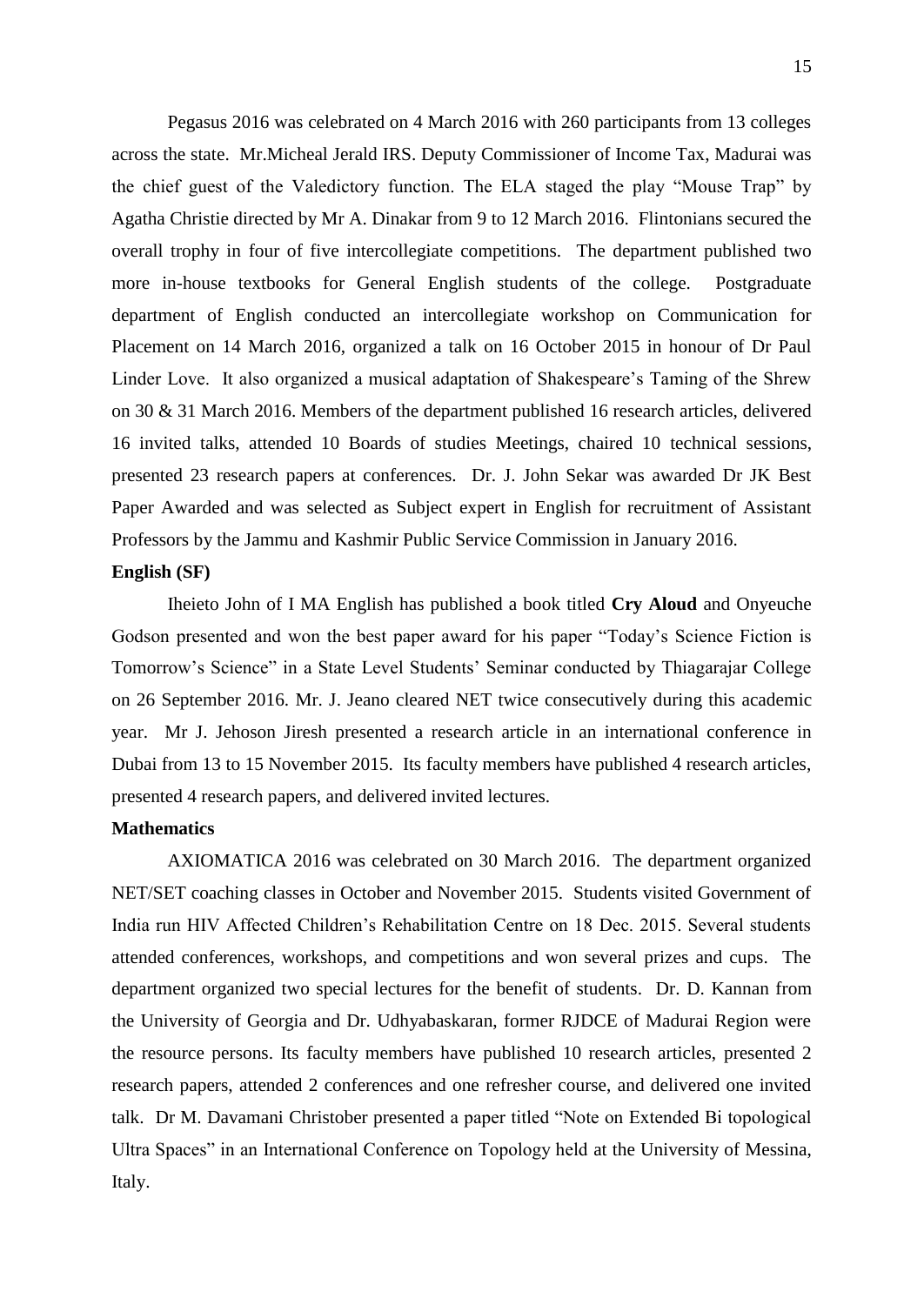#### **Physics**

Dr. Robson Benjamin, Dr. Gnanasekar, Dr. Richard, Dr. Israel, Mr. David Jebaraj, Ms. Anziline, Dr. Rajkumar, and Mr. Rajesh Faculty members of Physics have published research articles and presented papers in national conferences and Mrs. Beaula Ruby published 3 research articles in international conferences.

# **Physics (SF)**

The department organized two guest lectures that aimed at motivating students with the spirit of scientific research. Dr. Sathiyanarayana, Scientific Officer from Tata Institute of Fundamental Research, Mumbai spoke on "Aspects of INO" and Dr. Jonathan, Head, Rose Hulman Institute of Technology on "Laser Speckle." Students of 05 PHS batch supported financially two of our current students for their education. Mrs. Sujanah published 2 research papers in international conference and Mr. Moorthy attended a workshop and Dr. Daphine published 2 research papers in the national conference.

# **Chemistry**

Chem-Glaze 2016 was conducted on 5 March 2016. J. Prince Samuel (13CHE41) bagged second prize and 10,000 cash award in state level quiz competition organized by RL Institute of Management Studies held on 8 March 2016. While UG students participated in several intercollegiate cultural competitions and won awards, MSc and MPhil students presented research papers in conferences. Dr. T.K. Ganesan published 3 articles, Dr. Jemima, Mrs. Kirthika Rani, Mr. Karthick Kumar, Mr. Mr. Brightson, Mr. Joseph Kirubaharan published research papers and Mr. Sevam and Mr. Karthik Kumar participated in national workshops.

#### **Botany**

The department of Botany organized eight invited lectures delivered by eminent scientists and alumni. It organized a botanical excursion to Kodaikannal hills to imbibe and practice the vision of department "To explore and not to exploit the plant world." Student colloquium was a regular feature of the PG department. Plascia 2016 was held on 14 March 2016. Mr. Winfred Thomas has been selected by the Ministry of Environment and Forest as a resource person for National Green Corps (NGC) to train more than 650 School Coordinators to revitalize 557 Eco-Clubs in 7 districts of South Tamil Nadu. Dr. G.C. Abraham has established the shade house for endangered and threatened species. Dr. Anburaj Daniel Barnabas an international conference and supervised a FULBRIGHT scholar. Dr. Vijayan served as an examiner in the TNPSE board and attended a UB programme. Dr. Sanjay and Dr. Ebenezer have published research articles in international conference. Mrs. Shameem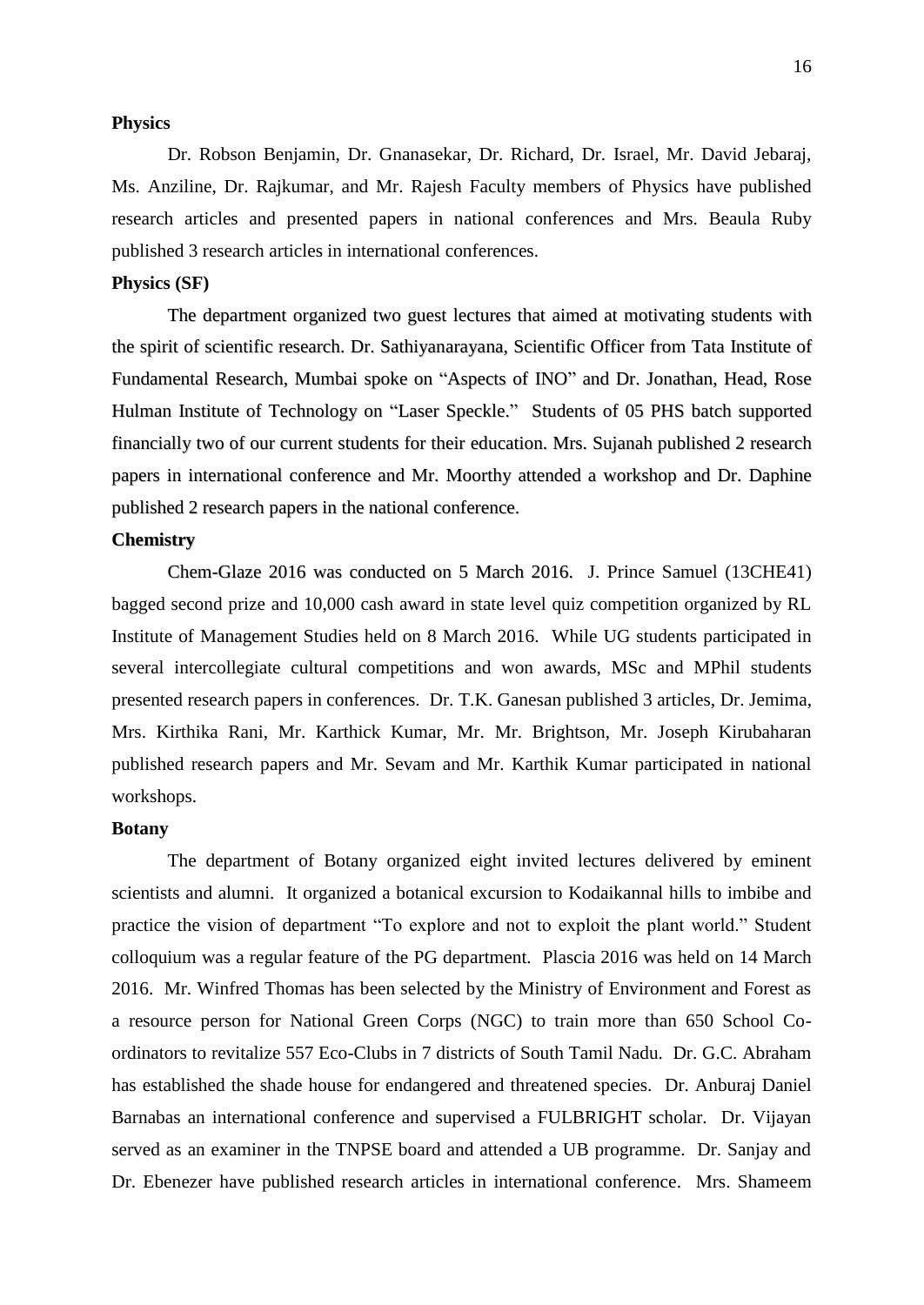Banu has published 3 research papers in national seminars and attended a workshop. Mrs. Esther Rani, Mrs. Guna SUndarai have attended national workshops.

## **Zoology**

The department of Zoology organized a sponsored a lecture workshop and it has organized four guest lectures for students. Dr. Navaneethakanan, Dr. Joseph Thatheyus, Mrs. Joy Sharmila, Dr. Raghuram, and Dr. Sivaruban have published research articles in national conference. Dr. Velladurai attended Refresher Course. Mr. M. Rajesh and students identified 26 species of birds during several 'bird count' programmes conducted in the campus. Some of them delivered invited lectures.

# **Economics**

Dr. R. Albert Christopher Dhas was chosen for the Best Teacher in Economics' Award for the year 2016-17 from Malcolm & Elizabeth Adiseshiah Trust, Chennai. He also has published research articles in national conferences. Dr S Jeyarani was chosen as an Excellent Paper Presenter at an international conference in Thailand in May 2015. Its faculty members have published 15 research articles, presented 4 research papers, delivered 4 invited talks, and participated in 5 conferences.

# **MCA**

Department of MCA organized a one day seminar on Computer Game Development on 27 February 2016 and the resource person was Mr. Senthil Kumar, CEO of First Seed. Mr. Frank Reuban Jebaraj has published research article in a National Seminar. Mrs. Monica Sushil Cynthia has presented papers in international conference.

# **Department of Immunology and Microbiology**

Microfiesta 2016 is a state level intercollegiate meet and it was conducted on 15 March 2016 with 205 participants from colleges. It also arranged three guest lectures for students. Mr. Andrew Pradeep, Mrs. Stella, and Mr. Immanuel Suresh have presented papers in the international seminars. Its faculty members have four publications and presentations at conferences to their credit. They have delivered two invited talks. Several of their students have participated in culturals and conferences.

# **Department of Bio-Chemistry**

The department of Bio-Chemistry organized a two day workshop on Food Technology on 15 & 16 September 2015. It also organized an industrial visit to the Centre for Marine Fisheries and Research Institute (CMFRI), Cochin on 26 September 2015. The association of the department released the first Newsletter "The Splash" on 15 December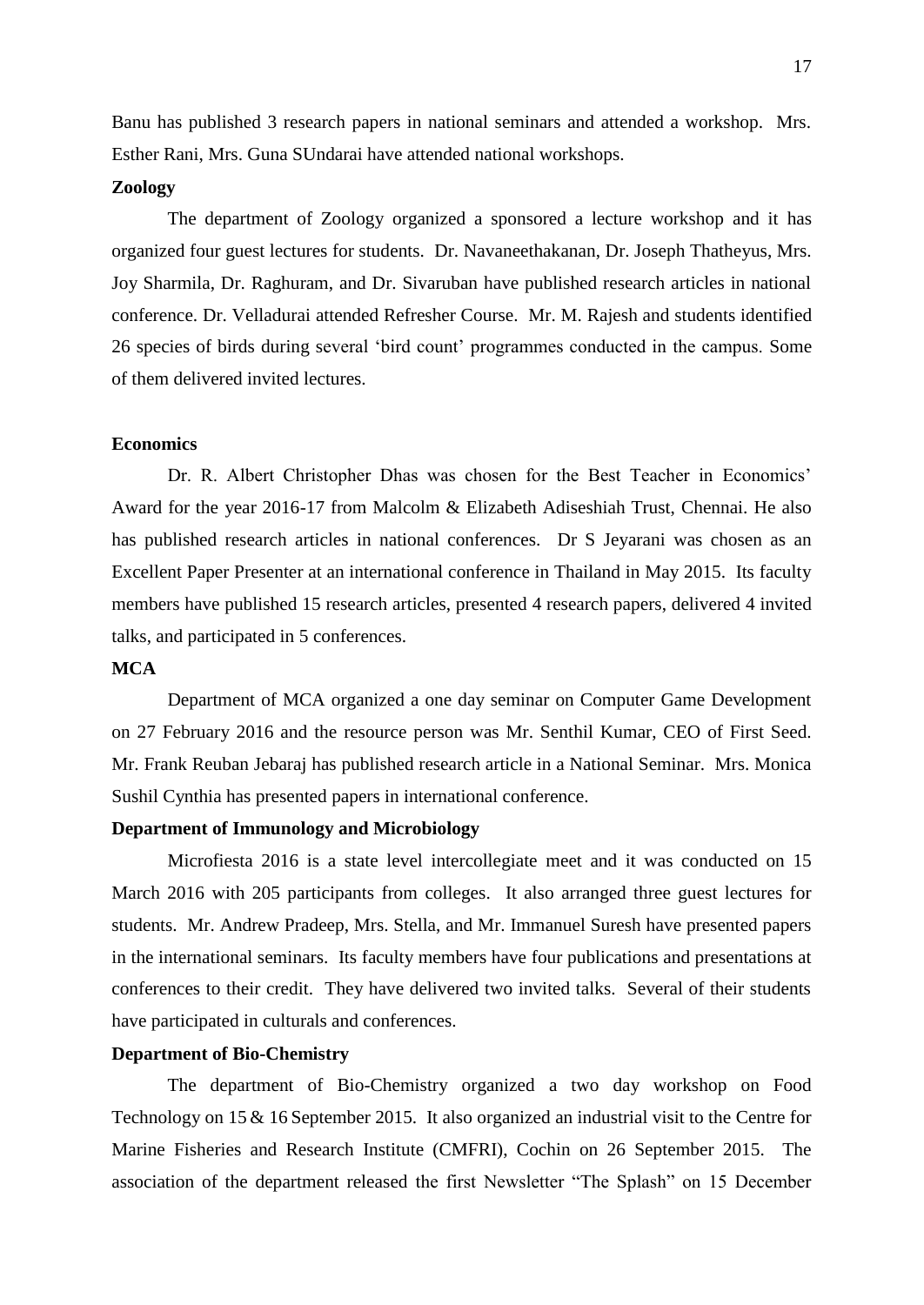2015 and the second news letter on 29 March 2016. Two research papers have been presented and published.

#### **Business Administration**

The department of Business Administration celebrated 'Tycoons' on 7 March 2016. 150 students from various colleges participated in the cultural fest and exhibited their skills and talents. It also organized an industrial visit to Karnataka soap factory at Bangalore to get a practical exposure on the management concepts for our students. Their students emerged champion in competitions conducted in 5 colleges. Mr. Bala Jeshurun, Mr. Ramdiwakar, Mr. Sathiya Prabhu have attended and published research articles in national conferences.

#### **Department of Social Work**

The Department of Social Work rendered service in the crisis of natural disaster at Cuddalore. Team of faculty and students took special care on the traumatized population and distributed the relief materials. The relief activity was on 13 & 14 December 2015. The Mega Medical Camp was organized in collaboration with CSI Christian Mission Hospital, at the Satellite Campus on 15 December 2015. Students participated in Indian Student Parliament, Barathiya Chatra Sansad activity conducted by Maharashtra Institute of Technology at Pune from 27 to 31 January 2016.

### **Department of Commerce (SF)**

The Department conducted guest lectures on various topics like "Aptitude Exam and Bank Exam Training", "Interview skills" "Group Discussion" "Right to Information Act." Students regularly visited industries for gaining practical knowledge. Mrs. Mary Sophia Chitra, Mrs. Sherin Fathima, have published papers in National seminars. Mrs. Antony Mary Vinothini, Mr. Nixon Jesuraj, Mrs. Mangayakarasi published papers in the international conferences.

# **Department of Commerce (CA)**

Special talks were arranged on topics like Multi media and Web Designing, Apitude Exam and Bank Exam Training, Right to Information Act, Interview Skills, Baroda Pioneer MF IAP Program, G& PI, Synergy- People's Skills. Students participated in a number of intercollegiate cultural competitions. Mrs. Kanakavalli, Ms. Suganya, and Mrs. Keren Judi have published paers in the national conferences. Ten research articles were published in national and international journals and the faculty attended international conferences. Ms. V. Suganya has been certified as a critic writer by the UNESCO Club, Bijapur.

# **Department of Commerce (IT)**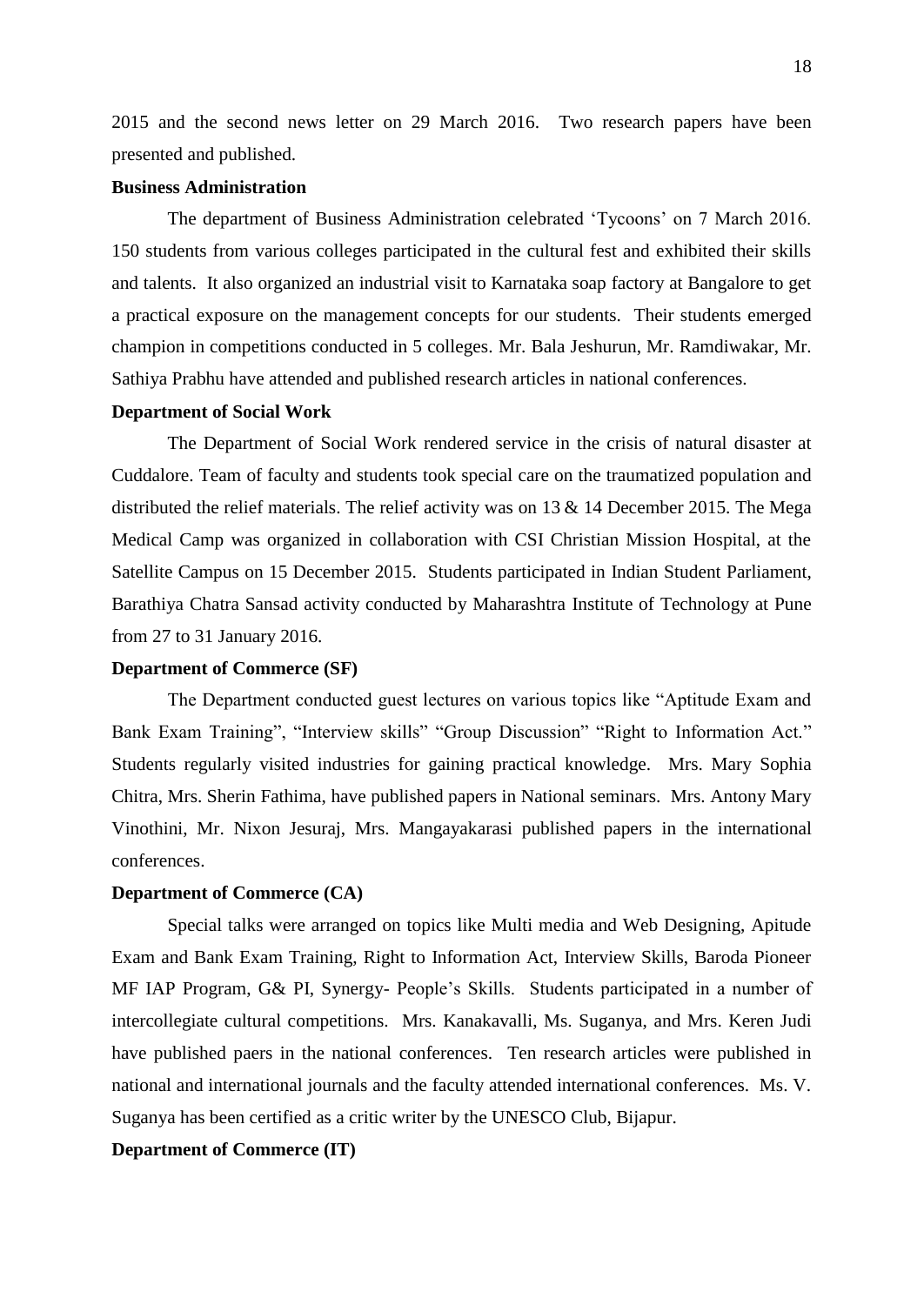The department of Commerce (IT) organized three guest lectures on themes like 'Leadership' 'Animation' and GTD. Industrial visit to Madurai Aavin Dairy Farm was organized on 6 Feburary 2016. Students participated in culturals in a number of institutions and bagged awards. Two research papers were presented in national conferences by the faculty.

### **Department of Computer Science**

BYTES 2k16 was conducted on 11 March 2016. The department organized a seminar on Java Technologies on 17 Sep 2015. Students presented papers at intercollegiate seminars. Faculty members presented four research papers in national conferences. Mr. John Jeya Kamaraj conducted ICTACT. Mr. Mohan presented paper in national seminar and Mrs. Girija attended a national seminar.

### **Department of Computer Applications (BCA)**

Department of Computer Applications organized a one day national workshop and a seminar on E Learning. Mr Vijay Anand from the University of Texas was the resource person. Mrs. Ann Ramola Jeyanthi, Mr. Martin Porus, Mrs. Suganya, and Ms. Hosanna published research articles in national and international journals. Students won awards and prizes in cultural competitions.

#### **Department of Information and Technology**

In spite of the fact that it is the youngest department with the first year students alone, students have participated in academic seminars. Mr. Frank Reuban Jebaraj and Mrs. Christy Jeeva Ratna Devi presented and published research articles they also participated faculty development programme.

#### **Department of Visual Communication**

The department of Vis Com invited Mr. Sivakumar, Assistant Professor, L.V Prasad Institute, Chennai, Vanmathi, Editor of Pavaiyar Malar, and Mr. Yathartha Rajan to the department. Students visited Lens Academy for documentary screening, participated in the International Film Festival, Chennai from 6 to 13 January 2016, "Image Today Expo" at Chennai Trade Centre from 22 July to 27 July 2015. Second year students worked in promotional activities and event management in A.R. Rahman Concert Nenje Ezhu that took place in Madurai on 1 January 2016. Mrs. Mohana, and Dr. Shylaja Faculty published research articles in national journals. Mr. Shanmuga Velayutham attended a national workshop.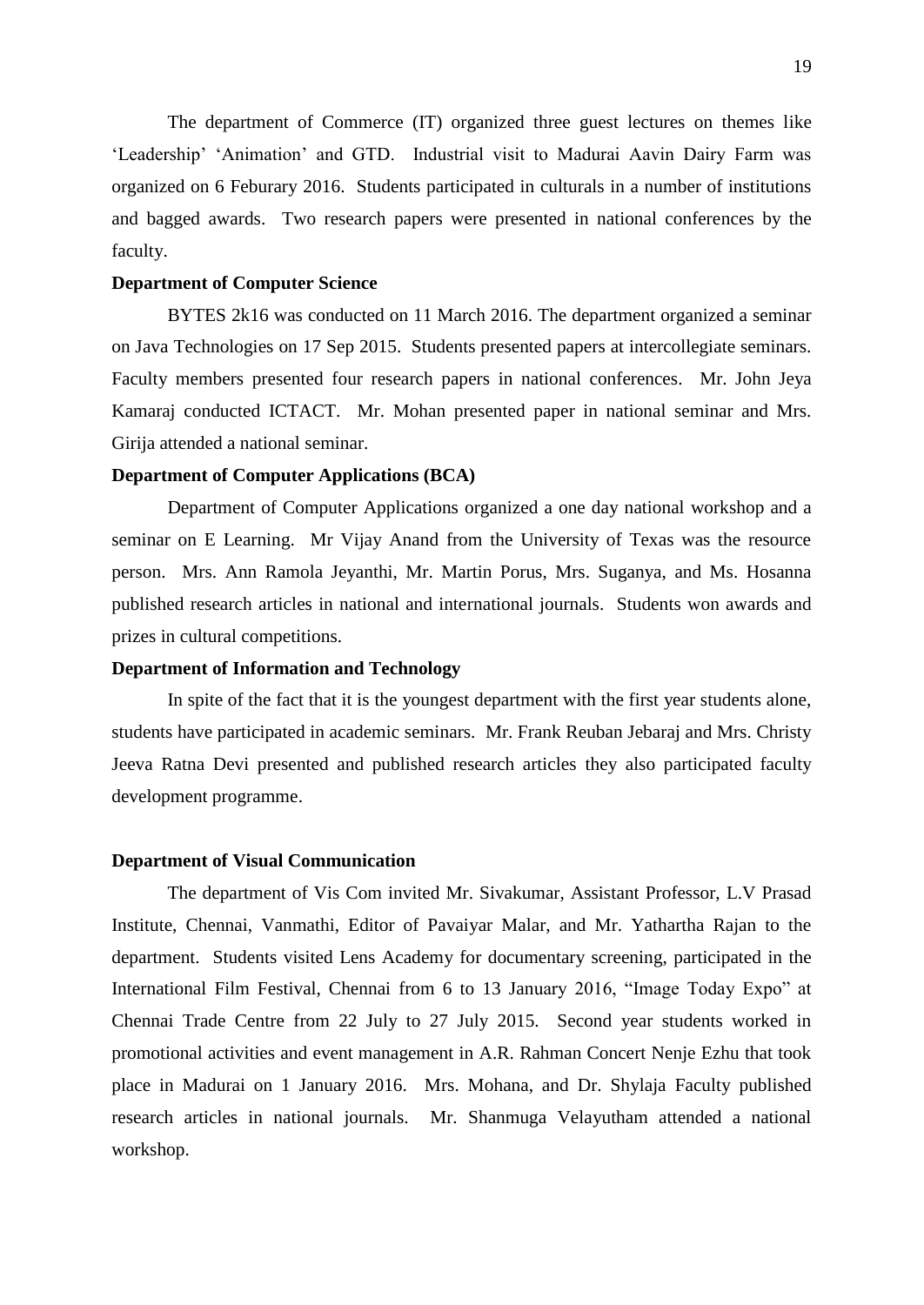#### **Postgraduate Department of Business Administration**

MBA Department organized three entrepreneurship awareness Camps (EAC) for I & II MBA students funded by EDI & NSTED – DST – NIMAT – 2015-16. It conducted Pre-Placement Training Programme for the final year MBA students. It conducted a one day workshop "Mind Leadership" by Globe fist. It organized 7 industrial visits to various productive industries. It also organized 10 seminars handled by various industrial and management experts for the welfare of the students to enhance their practical knowledge.

Ten students of our II MBA students were participated in a Two Week Market Place Analysis conducted by Colgate Palmolive Ltd. 30 students of our I MBA students were participated and presented Papers in the International Conference on Digitization of Library conducted by the college. Dr. S. Raju, Mrs. C. Reena Elizabeth and Mr A.P. Arul Jeevaraj have received national awards from NFED. Faculty members have published three research articles and presented four papers in national conferences.

# **Service Departments**

There are five service departments in the College that offer courses under Part IV and Part V.

# **Department of Physical Education**

The department of Physical Education has produced 35 University Blues this year. It bagged the overall champions in Madurai Kamaraj Athletic Meet for the third time and won Mu Va Cup second time.

- Volley Ball Team won Lion Dr. K.Rathinam Trophy, Dindigal and Cash Award of 12000/ and again Dr. T.S. Soundram Volley ball Trophy, GRI University, with Cash award of 7000/.
- The Hockey Team won PSN hockey trophy conducted at the PSN Engineering College, Tirunelveli.with Cash Award of Rs.10000/ and Evangeline Memorial National level hockey tournament conducted by Karunya University with Cash Award of 15000/. It also won Hajee Kaja Mohideen hockey tournament at Jamal Mohamed College, Trichy with Cash Award of 3000/. Again, it bagged Bishop Dr. Christopher Asir Tournament Trophy with Cash Award of Rs.15000/-
- It is either winners or runners-up in Badminton, Chess, Handball, Football, Basket Ball, Kho Kho, Ball Badminton, and Khabbadi at the Zonal level in Madurai Kamaraj University.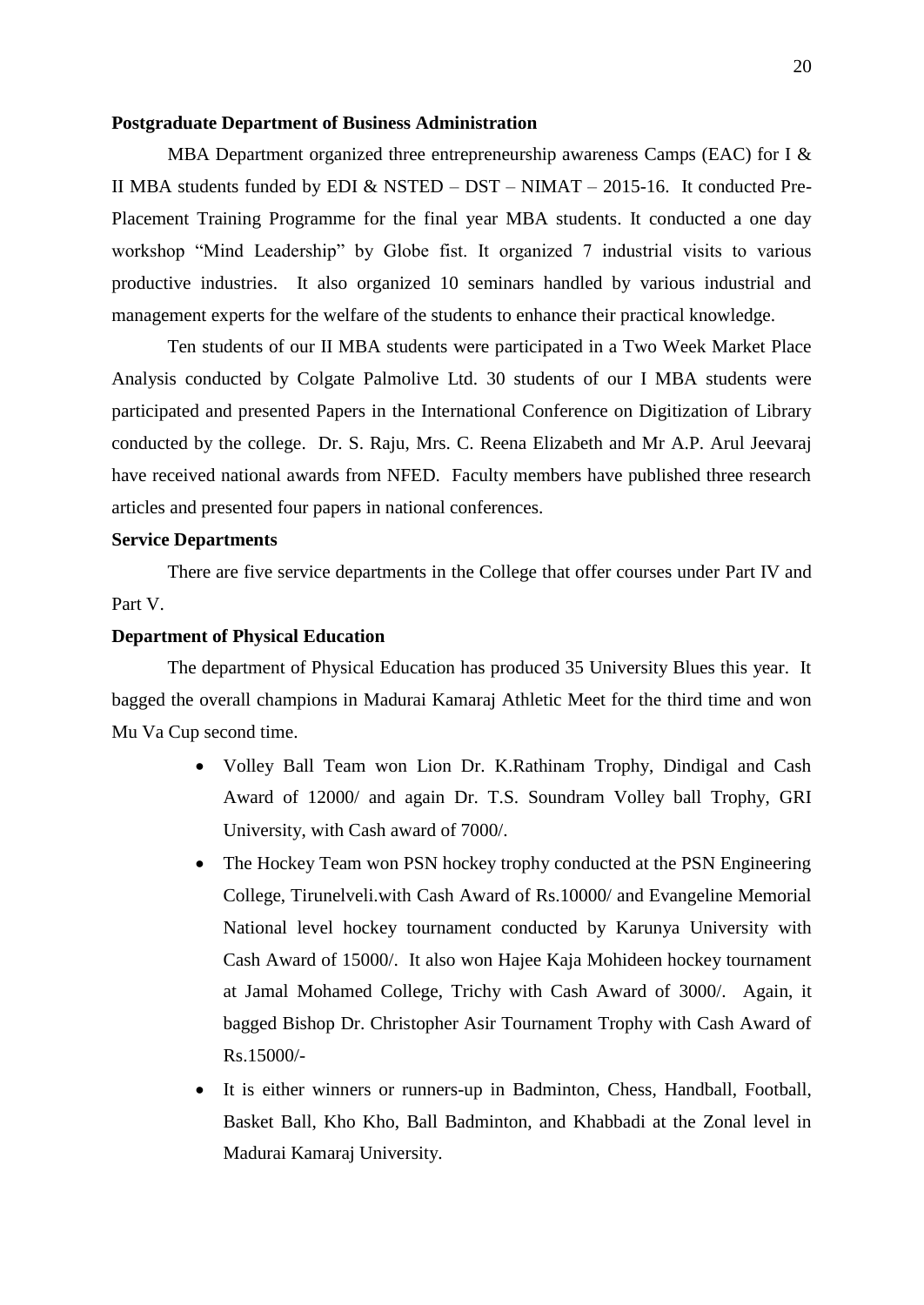Names of the University Blues

N. Vinoth …… bagged the first prize in the Tamilnadu State Level Shooting competition.

### **Department of National Service Scheme**

NSS organized four blood donation camps and donated 1013 units of blood to the Blood Bank, Govt Rajaji Hospital, Madurai and successfully completed the seven days special camp in the adopted villages. Dr.S.C.B.Samuel Anbu Selvan received Best Blood Donation Camp Organiser Award from the District administration on 25 October 2015.

NSS Unit-4 constructed two additional class rooms at the cost of Rs.14.10 Lakhs under Tamilnadu Government Self Sufficiency Scheme in the adopted village at Vellayampatti Government Higher Secondary School, Vellayampatti. The classrooms were inaugurated by Dr.Davamani Christober, Principal and Mr.Samuel Chelliah, NSS Regional Director, Chennai on 22 February 2016.

Dr. S.C.B. Samuel Anbu Selvan represented Madurai Kamaraj University and attended National Integration Camp at Bangalore from 4 December 2015 to 10 December 2015 and won Best Traditional Award for the camp, 2015.

# **National Cadet Corps (Army)**

The National Cadet Corps (Army) has witnessed yet another year of excellence and achievements this year.

- Senior Under Officer R. Pandi Velavan of III year B.Sc Mathematics attended All India Advance Leadership Camp (ALC) at Agra in August 2015.
- Cadet. B. Ragupathi of II year B.A Tamil attended Basic Mountaineering Course at Nehru Institute of Mountaineering at Uttarkashi , Uttarkhand in October 2015.
- Company Sergeant Major M. Pasumpon Pandi of III year B.A Econmics and Sergeant P. Arun Kumar of III year B.Sc Physics attended All India Trekking Camp at Gaya , Bihar in December 2015.
- Cadet. M. Vignesh of II year B.Sc Botany and Cadet. P.Bala Murugan of II year B.A Economics attended RDC - IGC.
- Cadet. M.Surjith Kanna of II year B.A RPS attended NCC National Games IGC.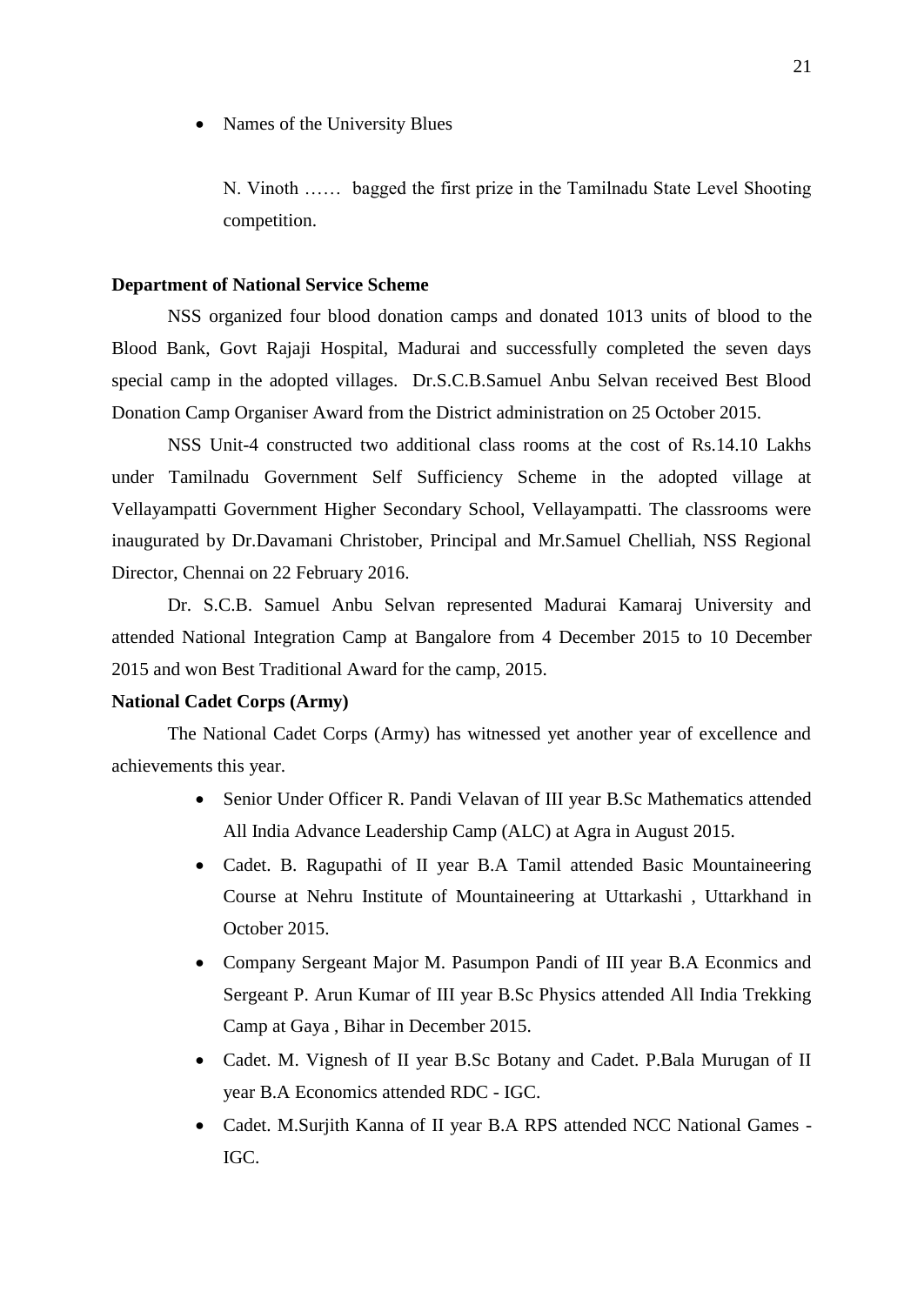Cadet Under Officer P.Anbalagan of III year B.Sc Mathematics joined the Indian Army this Academic year.

# **NCC (Navy)**

- Senior cadet captain D. Mageswaran ( 13 CHE 21) was selected for the Youth Exchange Programme and he travelled to Malaysia, Thailand, Vietnam, and Bangaladesh in an Indian Navy Ship along with 12 other cadets from other parts of the country.
- Y. Viswanath (14 PHY 66) and S. Devasenapathy (14 MAT 16) participated in the All India Nausainik camp held at Karwar

# **Service Learning Programme**

Service Learning Programme registered 777 students in the five courses that were offered to students this year. Student volunteers were given practical orientation on managing solid waste in the college.Four villages have been adopted and successfully organized awareness camps on socio economic, health, nutritional and village ecology. Students effectively shared the academic resources of the college with village schools. Value based knowledge was inculcated in students during their visit to various orphanages.

# **Student Services Committee**

SSC is a student forum where each student of the college gets space to discover and bring out their hidden talents. Its motto is "Serve College to serve yourself." It helped the administration during admission by maintaining "May I help you?" counter to offer counselling to the aspirants from 26 April June to 16 June 2015. It organized Freshmen's Orientation from 1 to 3 July 2015. It also organized Photo Sessions for Identity Cards for the freshmen on 20 and 21 July 2015. It coordinated Flood Relief Camp at Cuddalore on 13 December 2015. It organized 8 student seminars and arranged five cultural events on occasions like NAAC Peer Team visit. It trained and sent students to 14 cultural competitions conducted across the state.

A two-day workshop was organised by Frank Reuban Jebaraj in collaboration with ICTACT in our college premises on ..... Mr. Frank Reuban Jebaraj, Mr. John Jeya Kamaraj, Mrs. Christy Jeeva Ratna Devi, and Mr. Britto Alex attended the ICTACT workshop.

#### **Retirements**

After a long dedicated service to the college the following faculty members and nonteaching staff are retiring this year:

1. Mr S. Suriyakumar, Head of PG Zoology Department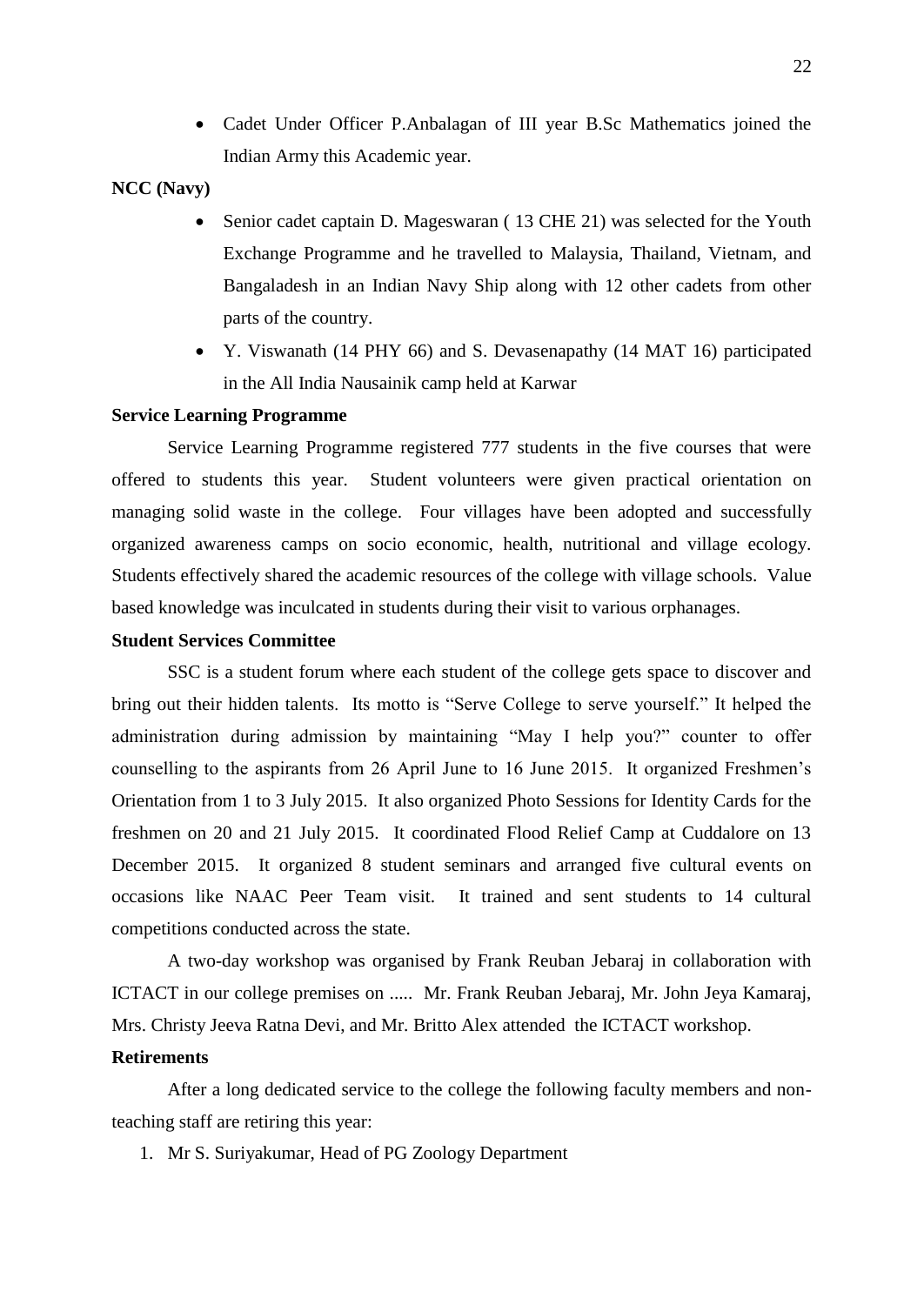- 2. Dr. A. Silas Ebenezer, Head of UG Zoology Department
- 3. Dr. J. Karunyal, Associate Professor of Botany and Warden of Women's Hostel
- 4. Mr. V.S. Bright, Assistant Professor of Mathematics

### **Non-Teaching Staff**

- 5. Mr. I. Murugesan
- 6. Mr. Durai Pandi
- 7. Mr. Kulandaisamy

# **Deaths**

I am extremely sorry to share with you the untimely death of three students during this academic year.

- 1. G. Prabhakaran (14 BCH 29) passed away on 26 June 2015
- 2. G. Ebenezer Britto (13 Com 18) got killed in an accident on 8 September 2015
- 3. K.Kamala Manikandan (15 BBA 32) died on 9 September 2015.

I have sad news to share from the faculty and their families as well.

- 4. Dr. P. Kumarasamy of Zoology department died on 12 August 2015.
- 5. Our Bursar's father and former Professor S.A.R. Jeyarajan passed away on 7 December at the age of 76
- 6. Our Vice Principal's mother Mrs. Mercy Mary Manohari passed away on 22 May 2015 at the age of 83
- 7. Visiting Professor Dr. G. Dominic Savio's father Mr. K.A. Gnana Pragasam died on 12 September 2015 at the age of 91.
- 8. Mother of Mr. M. Rajesh of Zoology Mrs. Prema passed away on 9 July 2015 at the age of 77.

May the Lord who comforts all mankind be with all these families!

# **Plans for the Next Academic Year**

The College is planning to start MSc Food Science, MPhil Mathematics, and MPhil in Business Administration in the coming academic year. It is also planning to apply to the UGC for the College with Potentials for Excellence status as recommend by the NAAC Peer Team. A Men's hostel and the chapel are also in the pipeline for the Satellite Campus.

# **Conclusion**

The future is more important than the past that is over and than the present that is fast passing out now. Moreover, the future is where all potential lies. The American College believes that the past is its foundation, bedrock that allows its present to be strong so that we can dream big for the future. The college is never stationary because is always marching